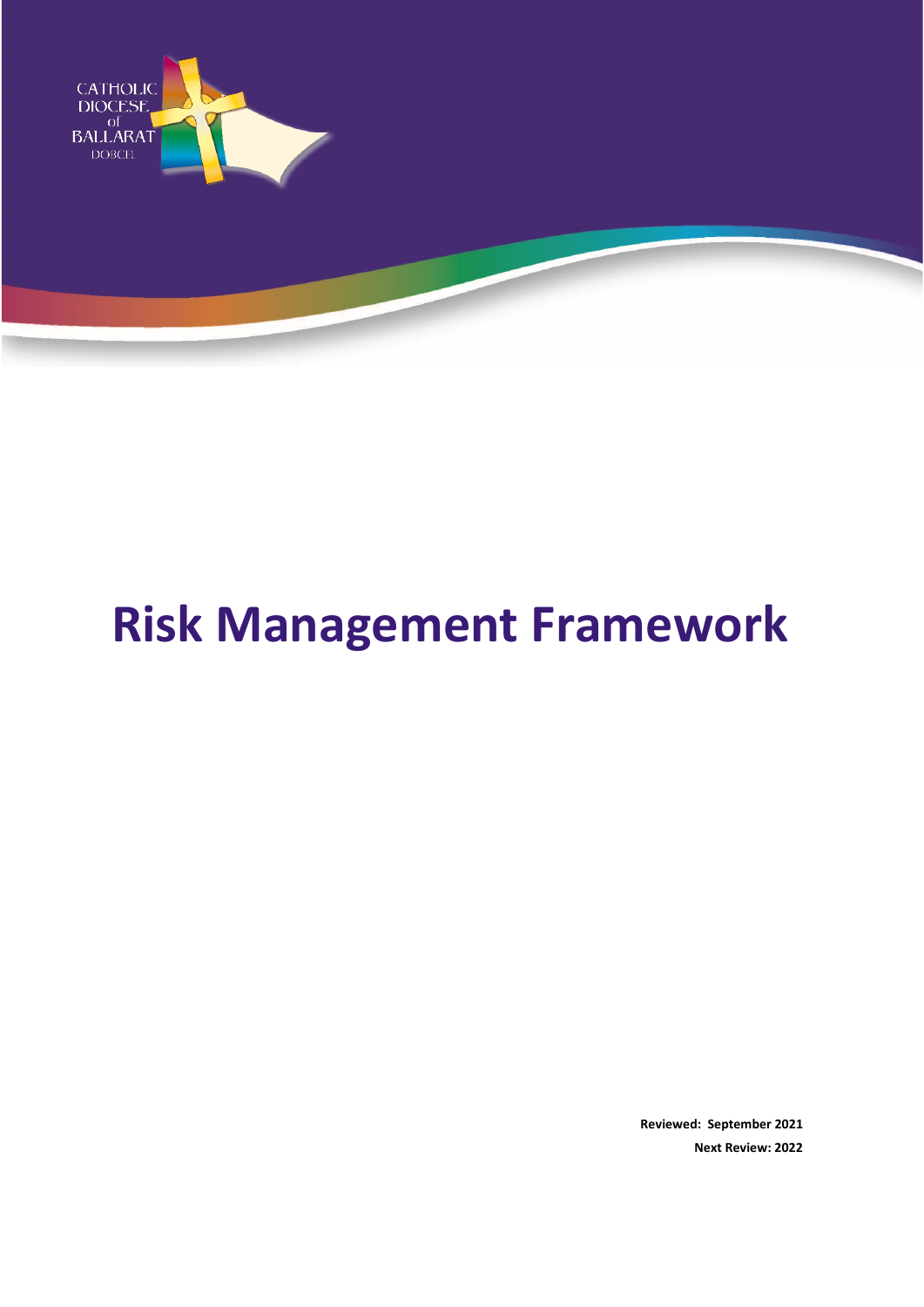# **Table of Contents**

| $\mathbf{1}$ . |  |
|----------------|--|
| 2.             |  |
| 3.             |  |
| 4.             |  |
| 5.             |  |
|                |  |
|                |  |
|                |  |
|                |  |
|                |  |
|                |  |
|                |  |
| 6.             |  |
|                |  |
|                |  |
|                |  |
|                |  |
|                |  |
|                |  |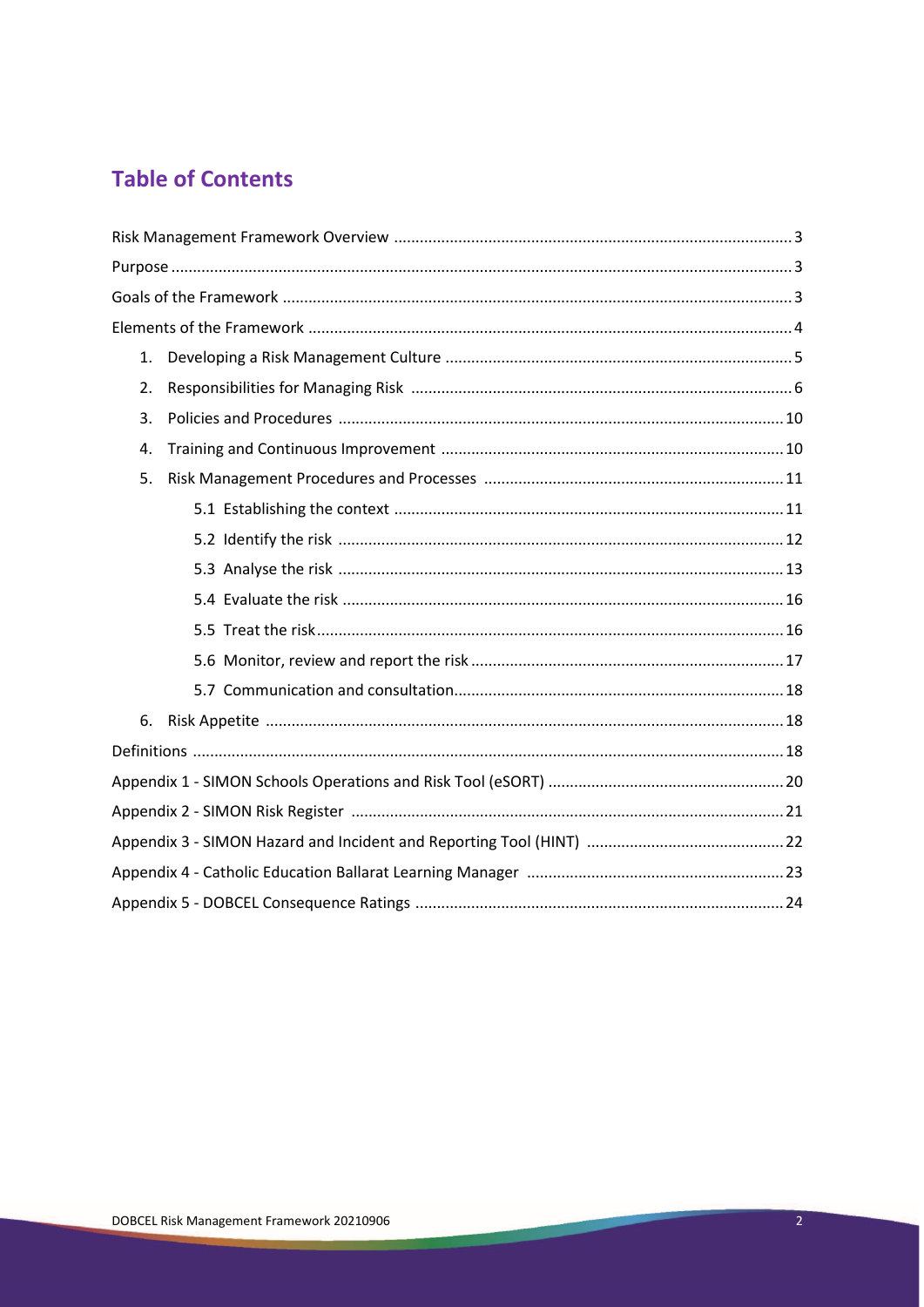# **Risk Management Framework Overview**

The Diocese of Ballarat Catholic Education Limited (DOBCEL) Board recognises that risk management is integral to achieving its vision, mission and goals. Risk management maximises the ability to deliver on DOBCEL Board objectives, promotes sound decision-making for resource allocation and investment, works to safeguard student and employee wellbeing and contributes to meeting the diocesan community and government expectations for accountable and responsible use of finances and resources.

The DOBCEL Board, Standing Committees and Management are committed to implementing this Risk Management Framework (the Framework) to ensure an effective and consistent approach to managing risk in an environment of continuous improvement and ongoing business excellence which enhances the capacity to focus on learning and development. The Framework outlines the DOBCEL Board's organisational approach to risk which ensures processes and accountability requirements are clear and consistently applied. The implementation of this framework ensures that all DOBCEL bodies embed risk management culture and practices in their business and education processes so that risks are managed effectively and efficiently to deliver DOBCEL's goals and objectives. The Framework will also be used to assist in the development and updating of resources, guides, tools and training.

### **Purpose**

The purpose of this Framework is to provide a consistent and transparent approach to risk management. This includes how the Board, as the governing authority of schools, will manage all risks including child safety risks. This will ensure compliance with relevant legislation including Ministerial Order No.870: Child Safe Standards - managing the risk of child abuse in schools - and the National Principles for Child Safe Organisations.

# **Goals of the Framework**

Through implementation of the Framework, the DOBCEL Board aims to:

- provide the Board with a line of sight vis-à-vis risk
- integrate risk management into the culture of the organisation and across all DOBCEL Schools
- embed risk management into all planning for education activities and business decision making processes including informing investment and resource allocation to assist in the delivery of outcomes
- ensure that systems are in place to track and report upon existing and emerging risks to the achievement of DOBCEL's objectives
- introduce a standardised approach to the management of risk across DOBCEL Schools
- increase understanding and awareness, provide guidance and clarify accountability and responsibilities in relation to risk
- provide simple guidelines for the development, implementation and management of risk at all levels within the organisation
- provide an appropriate process to give rigour to the risk attestation statement within DOBCEL's and schools' annual reports.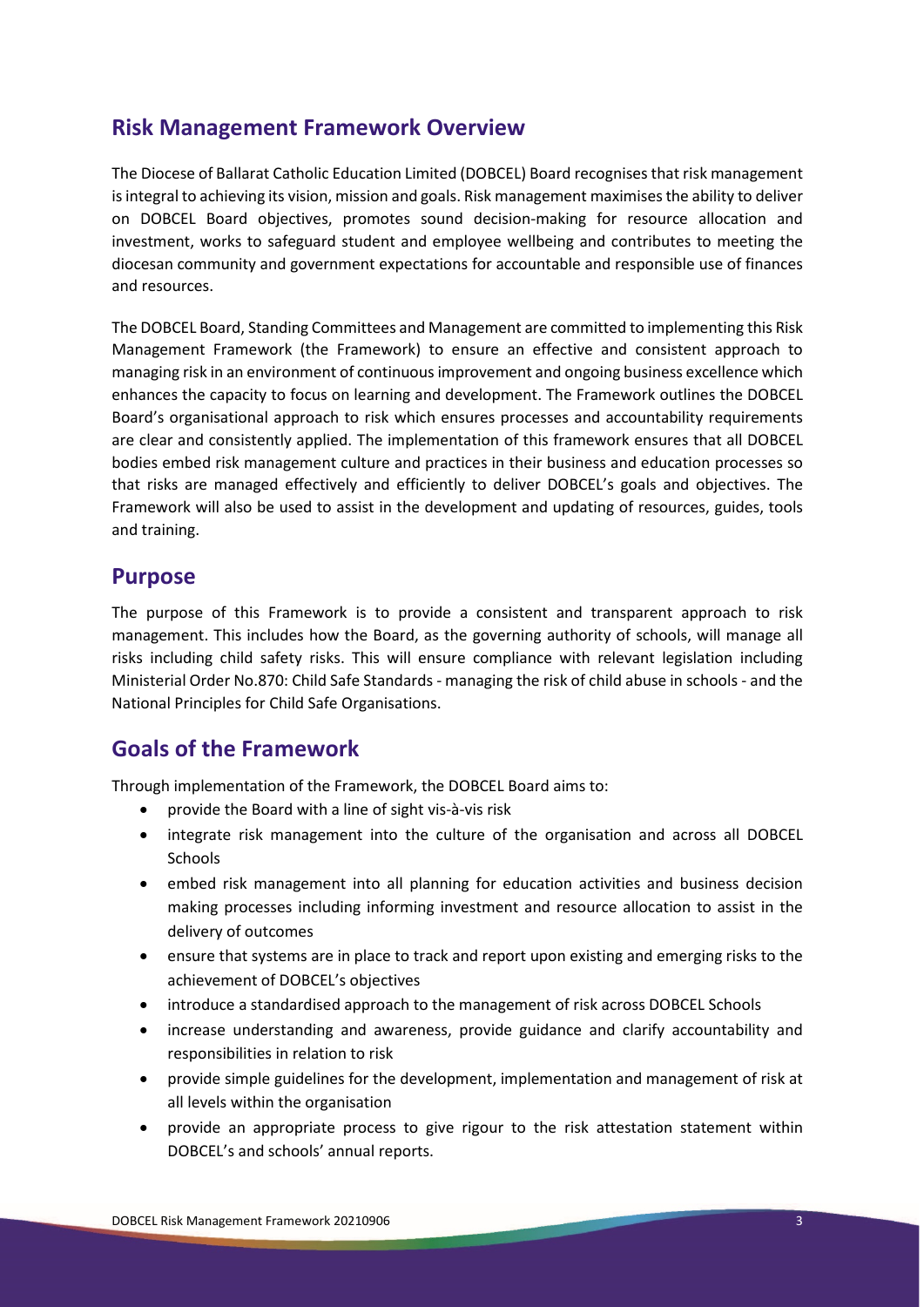# **Elements of the Framework**

The following diagram summarises the elements of the DOBCEL Risk Management Framework:

#### **Diagram 1**

#### **Risk Management Framework and Culture**

- Risk Policy, procedures and practices
- Awareness culture
- Professional Learning
- Systemic partnership
- Transparency and accountability
- Proactive responses
- Shared responsibility and governance

#### **Risk Treatment Plans**

- Medium/extreme/high risk areas
- Major projects and events such as camps and excursions

#### **Risk Register**

• Identifies risk level, controls, responsibilities, communication and monitoring strategies

#### **Resources and Systems**

- DOBCEL Risk Management **Policy**
- DOBCEL Risk Management Framework and Procedures
- SIMON School Operations and Risk Tool (eSORT)
- Risk Treatment Plan and SIMON Risk Register
- SIMON Hazard and Incident Notification Tool (HINT)



#### **Risk Level Matrix**

- Identify risk likelihood Almost certain/Likely/ Possible/Unlikely/Rare
- $\bullet$  Identify level rating  $-$ Extreme/High/Medium/ Low/Negligible
- Identify potential impact Risk Rating

#### **Risk Treatment Controls**

- Remove
- Replace
- Isolate
- Redesign
- Review policy and procedures
- Protective gear or equipment
- Professional learning
- Additional supervision or resources

# **Reviewing and Reporting of Framework** Includes evaluating: **Policy, Procedures and Practices** • Consistency and effectiveness • Control measures **Risk Management Culture** • Shared responsibility • Strengths and Challenges **Risk Treatment Plans** • Implemented effectively **Risk Register** • Monitor and updated regularly **Stakeholders Reporting** • Regular and effective **Allocation of Resources** • Adequate and effective

#### **Clarity of Responsibilities**

- DOBCEL Board requirements
- Risk leader
- Stakeholders

#### **RISK MANAGEMENT FRAMEWORK**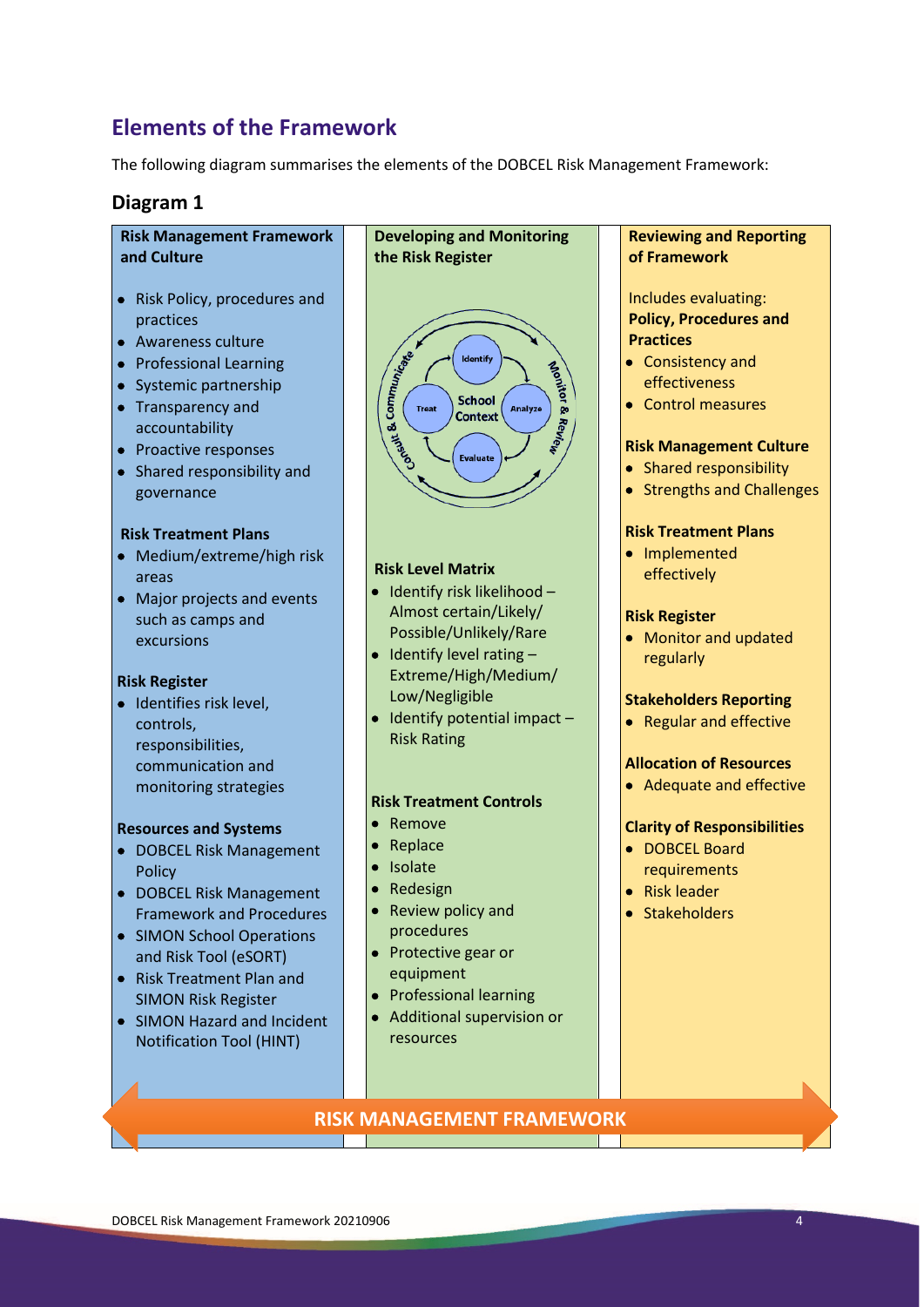The DOBCEL Risk Management Framework includes the following elements:

- 1. an organisation-wide culture of and commitment to managing risk proactively, transparently, and responsibly
- 2. roles and responsibilities for managing risk
- 3. policies and procedures to guide the work of DOBCEL Board, DOBCEL Management and DOBCEL Schools in identifying, minimising, and managing risk, especially in meeting the requirements of Ministerial Order 870 – Child safe standards
- 4. a commitment to training and continuous improvement
- 5. a systemic approach to risk management procedures and processes, risk treatment plans, reviewing and reporting risk at all levels of the organisation. DOBCEL Management has provided the following online tools:
	- an online schools' operations and risk tool (eSORT) for DOBCEL. eSORT is available on SIMON and has a library of resources, including Guidelines to the Minimum Standards and Other Requirements for the Registration of Schools and DOBCEL Policies and Procedures (refer to **Appendix 1 – SIMON Schools Operations and Risk Tool (eSORT)**)
	- an online tool for recording and monitoring risks (Risk Register) for DOBCEL Board and DOBCEL Schools (refer to **Appendix 2 – SIMON Risk Register**)
	- an online tool for reporting and managing hazards and incidents (HINT) for DOBCEL Management and DOBCEL Schools (refer to **Appendix 3 – SIMON Hazard and Incident Notification Tool (HINT)**)
- 6. determining risk appetite and the level of risk that DOBCEL Board, DOBCEL Management and DOBCEL Schools are willing to accept while pursuing their objectives, and before any action is determined to be necessary in order to reduce the risk.

# **1. Developing a Risk Management Culture**

Risk is defined by AICD<sup>[1](#page-4-0)</sup> as "the possibility that an event will occur and adversely affect the achievement of objectives"<sup>[2](#page-4-1)</sup>, whilst noting that an event may also create opportunities. Uncertainty arises from internal and external factors which can influence the outcomes of organisational objectives. A risk is therefore the effect of uncertainty on achieving the vision, organisational objectives and strategic directions of DOBCEL Board and Management and DOBCEL Schools.

While risk management can be planned and developed according to the context of the company and of individual schools, it is important to develop a risk management culture that responds as new risks arise. This can occur when implementing change such as new corporate, financial or educational strategies, equipment, and responding to workplace incidents (regardless of any injury). Regular monitoring of safety and the work environment is essential in identifying new risks.

DOBCEL Board and all staff, including school staff, need to know the steps to be taken in commencing action to mitigate or eliminate a risk, including their responsibilities with regard to notification. Consultation with staff and community is a critical governance responsibility. This enhances the risk management culture through drawing on expertise, knowledge and ideas so that all potential risks are identified. It also assists with effective implementation of risk procedures, as there is greater understanding of how risk management works and builds confidence that risk is taken seriously.

<span id="page-4-0"></span><sup>1</sup> Australian Institute of Company Directors

<span id="page-4-1"></span><sup>&</sup>lt;sup>2</sup> Australian Institute of Company Directors (AICD), Strategy and Risk for the Not-for-Profit Director, (DOBCEL Directors Course Notes, May 2021).

DOBCEL Risk Management Framework 20210906 5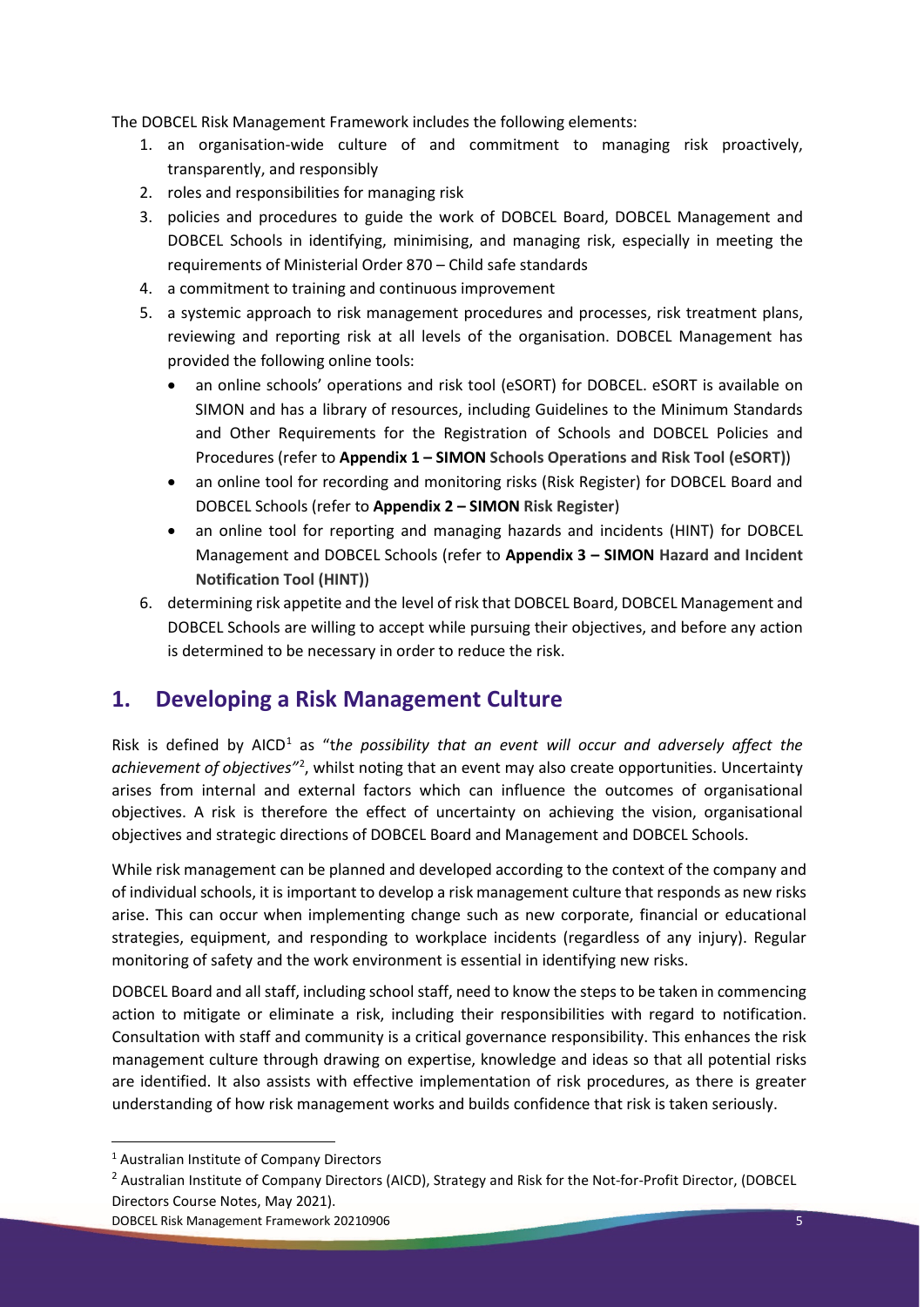In developing a risk management culture, policy, procedures and practices, the school community needs to be informed of the Child Safe Standards.

Effective Risk Management Culture requires:

- collaboration through partnership between DOBCEL Board and each school
- sustained commitment to risk management from school leadership
- clarity in accountabilities, responsibilities, roles and decision-making processes
- strategic and ongoing communication and consultation
- strategic focus on improving learning outcomes within a safe environment
- commitment to accountability with regard to diocesan and government requirements and community expectations
- forward thinking and proactive approach to stewardship
- management of risks and the anticipated benefits to all aspects of school operations
- contingency planning to prevent the school's vision and Catholic identity being undermined
- strategic process for assessing, monitoring and reporting risk
- shared responsibility for risk management by all in the school community.

# **2. Responsibilities for Managing Risk**

As articulated in the DOBCEL Risk Management Policy, the DOBCEL Board has the ultimate responsibility for overseeing and monitoring the assessment and management of risk and compliance.

The following table outlines the process, roles and activities for monitoring, reviewing and reporting on risks by DOBCEL Board, Standing Committees, Management and Schools:

| <b>Body Responsible</b> | <b>Risk Management Framework Responsibility</b>                                                                                                                         | <b>Frequency</b> |
|-------------------------|-------------------------------------------------------------------------------------------------------------------------------------------------------------------------|------------------|
| <b>DOBCEL Board</b>     | approve Executive Director Risk Management<br>Report, Risk Register Summary and Hazard and<br>Incident Summary reports and approve<br>recommendations made by the ARFSC | Quarterly        |
|                         | review Risk Management Framework, Policy and<br>$\bullet$                                                                                                               | Annually or as   |
|                         | Procedures                                                                                                                                                              | required         |
|                         | set the Risk Appetite<br>٠                                                                                                                                              | Annually         |
| Audit, Risk and         | escalate critical risks<br>$\bullet$                                                                                                                                    | As required      |
| <b>Finance Standing</b> | report and provide recommendations to the<br>$\bullet$                                                                                                                  | Quarterly        |
| Committee               | <b>DOBCEL Board</b>                                                                                                                                                     |                  |
|                         | review and endorse Risk Management Framework,                                                                                                                           | Annually or as   |
|                         | Policy and Procedures for Board approval                                                                                                                                | required         |
|                         | review Hazard and Incident Detailed Report<br>٠                                                                                                                         | Quarterly        |
|                         | review of Risk Register Detailed Report<br>٠                                                                                                                            | Quarterly        |
|                         | review Executive Director Risk Management Report,<br>$\bullet$<br>including emerging risks, regulatory matters,<br>changes in legislative or compliance requirements    | Quarterly        |
|                         | review and define the Risk Appetite<br>٠                                                                                                                                | Annually         |
|                         | review and endorse DOBCEL Financial Policies and                                                                                                                        | Every two years  |
|                         | Procedures for Board approval                                                                                                                                           | or as required   |
|                         | review and report on External Financial Audit<br><b>Management Report</b>                                                                                               | Annually         |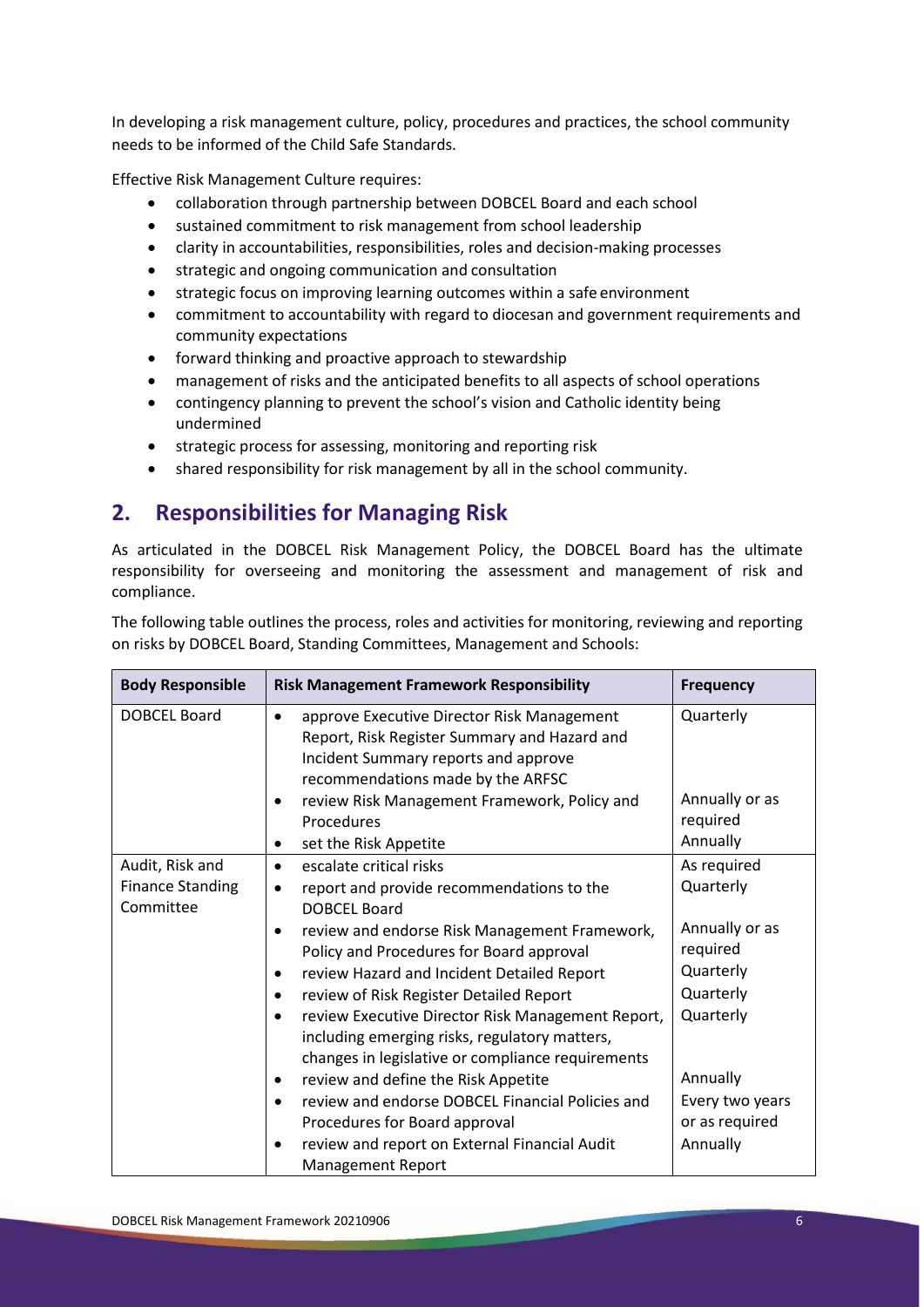| <b>Body Responsible</b>                                            | <b>Risk Management Framework Responsibility</b>                                                                                                                                                                                                               | <b>Frequency</b>                                                |
|--------------------------------------------------------------------|---------------------------------------------------------------------------------------------------------------------------------------------------------------------------------------------------------------------------------------------------------------|-----------------------------------------------------------------|
| Wellbeing and<br>Safeguarding<br>Standing<br>Committee             | review policies and procedures specific to the<br>$\bullet$<br>Wellbeing Framework and in relation to child<br>safeguarding in accordance with Victorian Child<br>Safe Standards as set out in Ministerial Order 870<br>and relevant child safety legislation | Every two years<br>or as required                               |
|                                                                    | monitors schools in relation to child safeguarding<br>٠<br>and advises DOBCEL                                                                                                                                                                                 | Ongoing                                                         |
|                                                                    | monitor areas of risk associated with wellbeing and<br>child safeguarding                                                                                                                                                                                     | Ongoing                                                         |
|                                                                    | escalate high risks to the Board<br>٠<br>advise the Executive Director on areas of risk<br>$\bullet$<br>associated with wellbeing and child safeguarding<br>that require support, intervention, or oversight                                                  | Quarterly or more<br>frequently when<br>required<br>As required |
| System<br>Improvement<br>Standing<br>Committee                     | review policies and procedures specific to school<br>$\bullet$<br>improvement<br>report to DOBCEL on the strategic directions of<br>٠<br><b>DOBCEL Schools</b>                                                                                                | Every two years<br>or as required                               |
|                                                                    | review External School Reviewer Reports<br>٠<br>monitor areas of risk associated with school<br>$\bullet$<br>improvement                                                                                                                                      | Quarterly<br>Ongoing                                            |
|                                                                    | escalate high risks to the Board<br>٠<br>advise the Executive Director on areas of risk<br>$\bullet$<br>associated with school improvement that require<br>support, intervention or oversight                                                                 | As required<br>As required                                      |
| <b>Enhancing Catholic</b><br><b>Identity Standing</b><br>Committee | review policies and procedures specific to Catholic<br>$\bullet$<br>Identity<br>monitor areas of risk associated with Catholic<br>$\bullet$<br>Identity                                                                                                       | Every two years<br>or as required<br>Ongoing                    |
|                                                                    | escalate high risks to the Board<br>٠<br>advise the Executive Director on areas of risk<br>associated with school Catholic Identity that require<br>support, intervention or oversight                                                                        | As required<br>As required                                      |
| Family and<br>Community<br>Engagement<br>Standing                  | review policies and procedures specific to Family<br>$\bullet$<br>and Community Engagement<br>monitor areas of risk associated with Family and<br>٠<br><b>Community Engagement</b>                                                                            | Every two years<br>or as required<br>Quarterly                  |
| Committee                                                          | escalate high risks to the Board<br>٠<br>advise the Executive Director on areas of risk<br>$\bullet$<br>associated with school Family and Community<br>Engagement that require support, intervention or<br>oversight                                          | As required<br>As required                                      |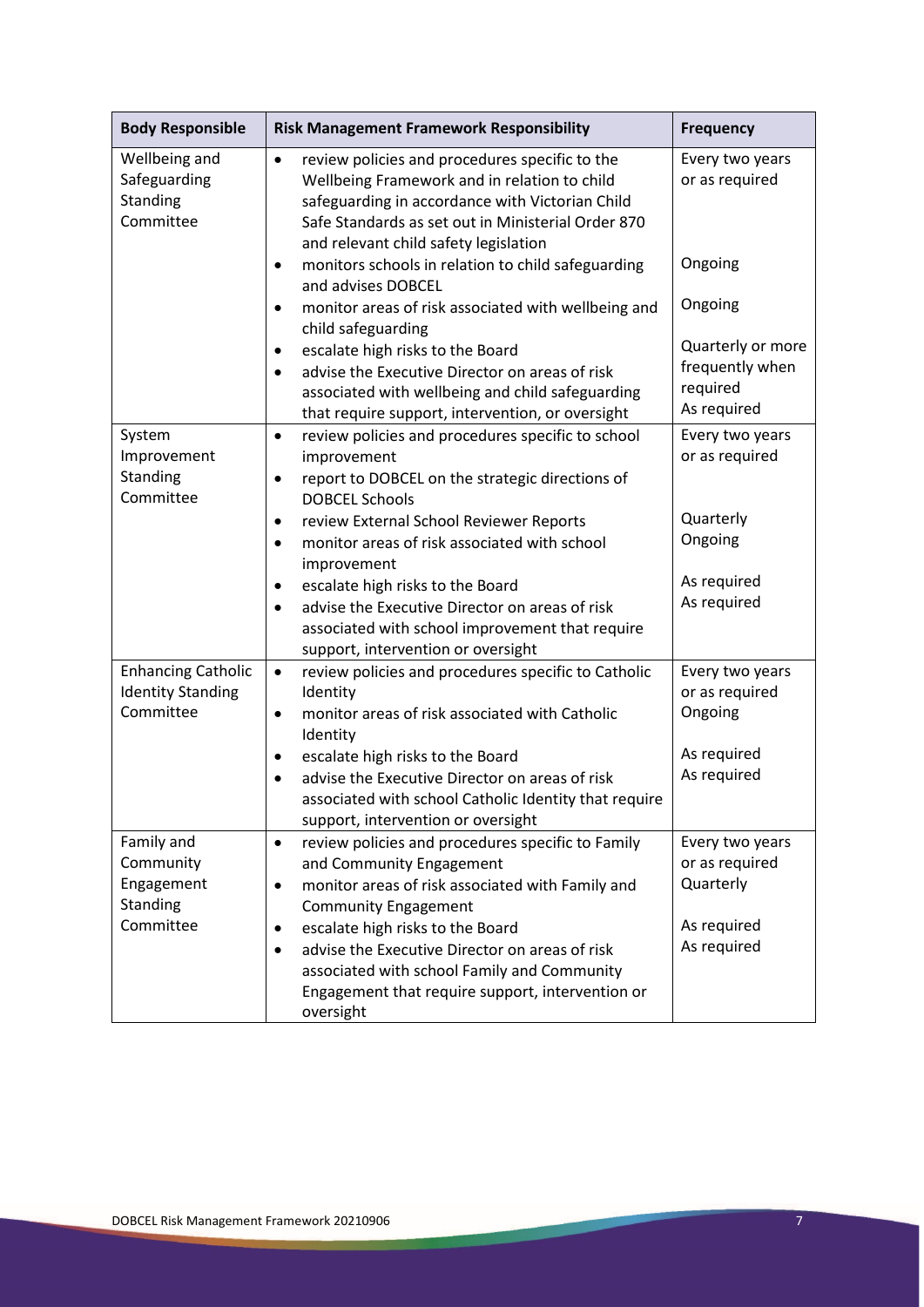| <b>Body Responsible</b>   | <b>Risk Management Framework Responsibility</b>                                 | <b>Frequency</b> |
|---------------------------|---------------------------------------------------------------------------------|------------------|
| <b>Executive Director</b> | escalate high risks to the ARFSC and Board<br>$\bullet$                         | As required      |
|                           | provide Executive Director Risk Management<br>$\bullet$                         | Quarterly        |
|                           | Report to Board and ARFSC                                                       |                  |
|                           | provide Hazard and Incident Summary Reports to<br>$\bullet$                     | Quarterly        |
|                           | Board and Detailed Reports ARFSC                                                |                  |
|                           | provide Risk Register Summary Reports to Board<br>$\bullet$                     | Quarterly        |
|                           | and Detailed Reports ARFSC                                                      |                  |
| <b>DOBCEL</b>             | provide Risk Management Report to ARFSC<br>$\bullet$                            | Quarterly        |
| Management                | review and update over-arching DOBCEL Risk<br>$\bullet$                         | Quarterly        |
|                           | Register                                                                        |                  |
|                           | facilitate risk management training for DOBCEL and<br>$\bullet$<br>school staff | Ongoing          |
|                           | monitor Risk Management Treatment Plans<br>$\bullet$                            | Quarterly        |
|                           | liaise with the external provider on outcomes of<br>$\bullet$                   | Quarterly        |
|                           | audits and control reviews                                                      |                  |
|                           | provide support for any new risk management<br>$\bullet$                        | As required      |
|                           | matters or projects                                                             |                  |
| <b>DOBCEL</b>             | manage and review risk register<br>$\bullet$                                    | Quarterly        |
| Management and            | report Hazards and Incidents<br>$\bullet$                                       | Quarterly        |
| <b>DOBCEL School</b>      | review Risk Appetite<br>$\bullet$                                               | Annually         |
| Principals                | integrate risk management processes into existing<br>$\bullet$                  | Ongoing          |
|                           | business processes                                                              |                  |
|                           | notify Executive Director/ARFSC of any changes in<br>$\bullet$                  | As required      |
|                           | risk levels or new initiatives or projects that many                            |                  |
|                           | expose DOBCEL Board to new risks                                                |                  |
| <b>Risk Management</b>    | A third-party review of the DOBCEL Risk Management                              | At a minimum     |
| Partner/Advisor)          | Policy and Framework that covers:                                               | annually or      |
|                           | enterprise Risk Management review that provides a<br>$\bullet$                  | otherwise as     |
|                           | risk maturity rating at all levels of the organisation                          | required         |
|                           | and recommended actions for improvement                                         |                  |
|                           | sample testing of nominated risks to understand<br>$\bullet$                    |                  |
|                           | the adequacy of controls to mitigate them                                       |                  |
|                           | review of Risk Management Policy and Risk<br>$\bullet$                          |                  |
|                           | <b>Framework and Procedures</b>                                                 |                  |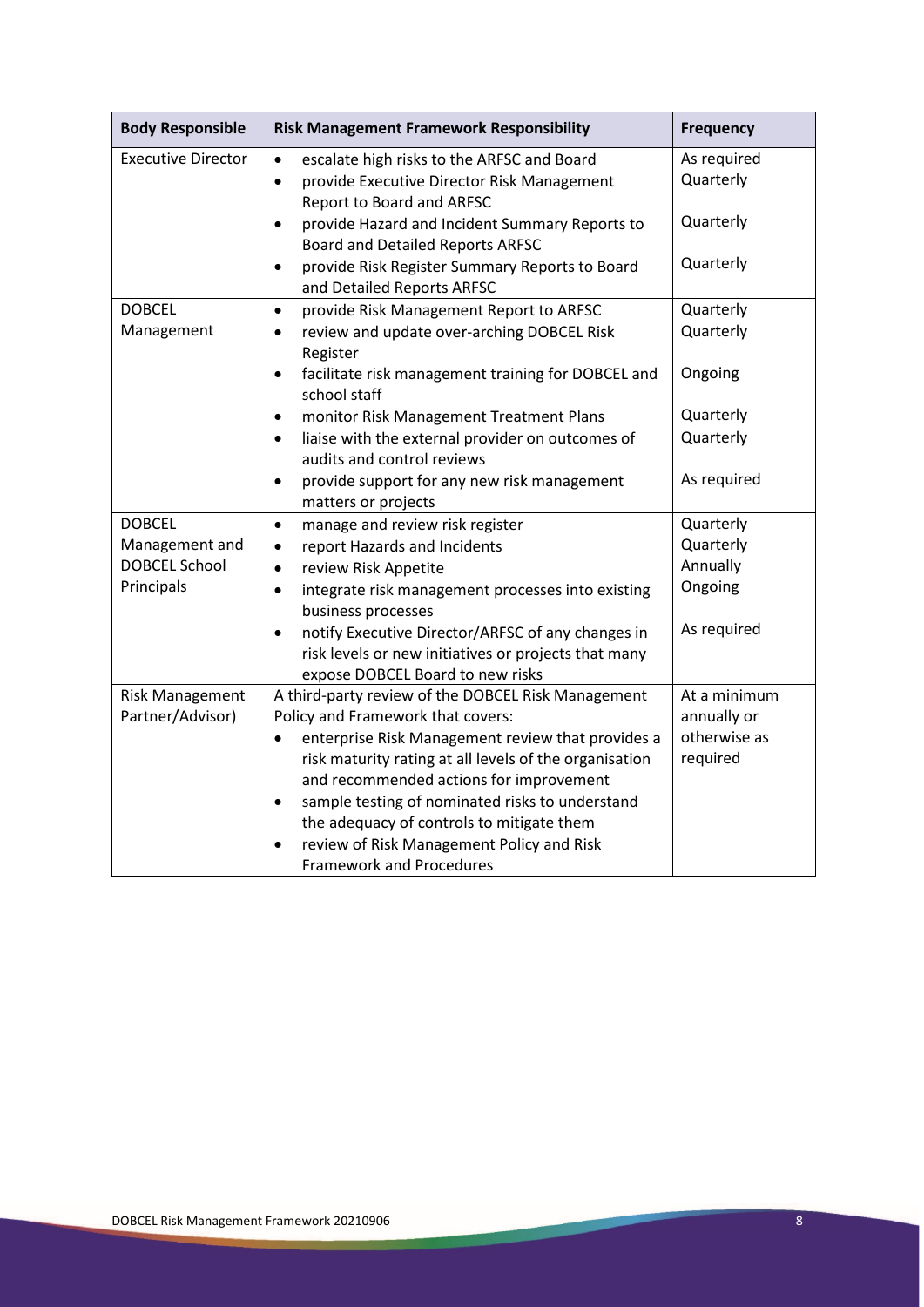The DOBCEL Board assigns responsibility for the following risk categories:

| <b>Risk Category</b>      | <b>Responsibility</b> | <b>Managed by</b> | Approach                                   |
|---------------------------|-----------------------|-------------------|--------------------------------------------|
| <b>Strategic risks</b>    | <b>DOBCEL</b>         | Board with        | Identified and owned by Board, who         |
|                           | <b>Board</b>          | support from      | monitor the risk exposure and the status   |
| Company or                |                       | <b>DOBCEL</b>     | of controls and treatments and agree to    |
| organisation-wide risks   |                       | Standing          | changes in risk exposure.                  |
| - that affect longer      |                       | Committees        | Review of strategic risk informs strategic |
| term interest of          |                       | and DOBCEL        | planning and resource prioritisation at    |
| DOBCEL or                 |                       | Management        | system level.                              |
| -overall strategic        |                       |                   | Activities to treat strategic risks are    |
| priorities or             |                       |                   | delegated to a member of DOBCEL            |
| - require significant     |                       |                   | Management with support from a             |
| coordination across       |                       |                   | DOBCEL Standing Committee to deliver.      |
| <b>DOBCEL</b> entities    |                       |                   | Risk treatment plans are actively          |
|                           |                       |                   | monitored by nominated risk leaders        |
|                           |                       |                   | and are reported on each term to the       |
|                           |                       |                   | Board and/or Standing Committee.           |
| <b>DOBCEL Operational</b> | Executive             | Executive         | Identified and owned by the Executive      |
| risks associated with     | Director              | Director with     | Director, who is accountable for           |
| <b>DOBCEL Management</b>  |                       | support from      | identifying, evaluating and managing       |
| and DOBCEL Schools        |                       | <b>DOBCEL</b>     | operational risks and must ensure          |
|                           |                       | Management,       | appropriate controls and/or treatment      |
| <b>Risks that</b>         |                       | System            | plans are implemented and reviewed.        |
| - impact on the ability   |                       | Leadership        |                                            |
| of schools, networks,     |                       | Directorate, in   | System Leadership Team Stewardship         |
| clusters or office to     |                       | liaison with      | discuss and share their risks and escalate |
| deliver on day-to-day     |                       | System            | key operational risks to DOBCEL            |
| or service delivery       |                       | Leadership        | Management for review and to inform        |
| objectives                |                       | Team,             | policy and resource prioritisation.        |
| - are related to          |                       | Stewardship       | Risk treatment plans are actively          |
| performance of a          |                       | and Principals    | monitored by nominated risk leaders        |
| principal                 |                       |                   | within DOBCEL Management.                  |
| - are related to          |                       |                   |                                            |
| compliance or             |                       |                   |                                            |
| accountability            |                       |                   |                                            |
| <b>DOBCEL Schools</b>     | Principal             | Principal with    | Identified and owned by Principal, who     |
| <b>Operational risks</b>  |                       | support from      | is accountable for identifying, evaluating |
| associated with           |                       | School            | and managing operational risks and         |
| individual schools        |                       | Leadership        | must ensure appropriate controls and/or    |
|                           |                       | Team, School      | treatment plans are implemented and        |
|                           |                       | Compliance        | reviewed.                                  |
|                           |                       | Officers, SAC     | School Leadership Teams discuss and        |
|                           |                       | and DOBCEL        | share their risks and escalate key         |
|                           |                       | Management        | operational risks to relevant member of    |
|                           |                       |                   | the DOBCEL Management for review and       |
|                           |                       |                   | to inform DOBCEL service provision.        |
|                           |                       |                   | Risk treatment plans are actively          |
|                           |                       |                   | monitored by nominated risk leaders        |
|                           |                       |                   | within school and are reported on each     |
|                           |                       |                   | term to the Principal.                     |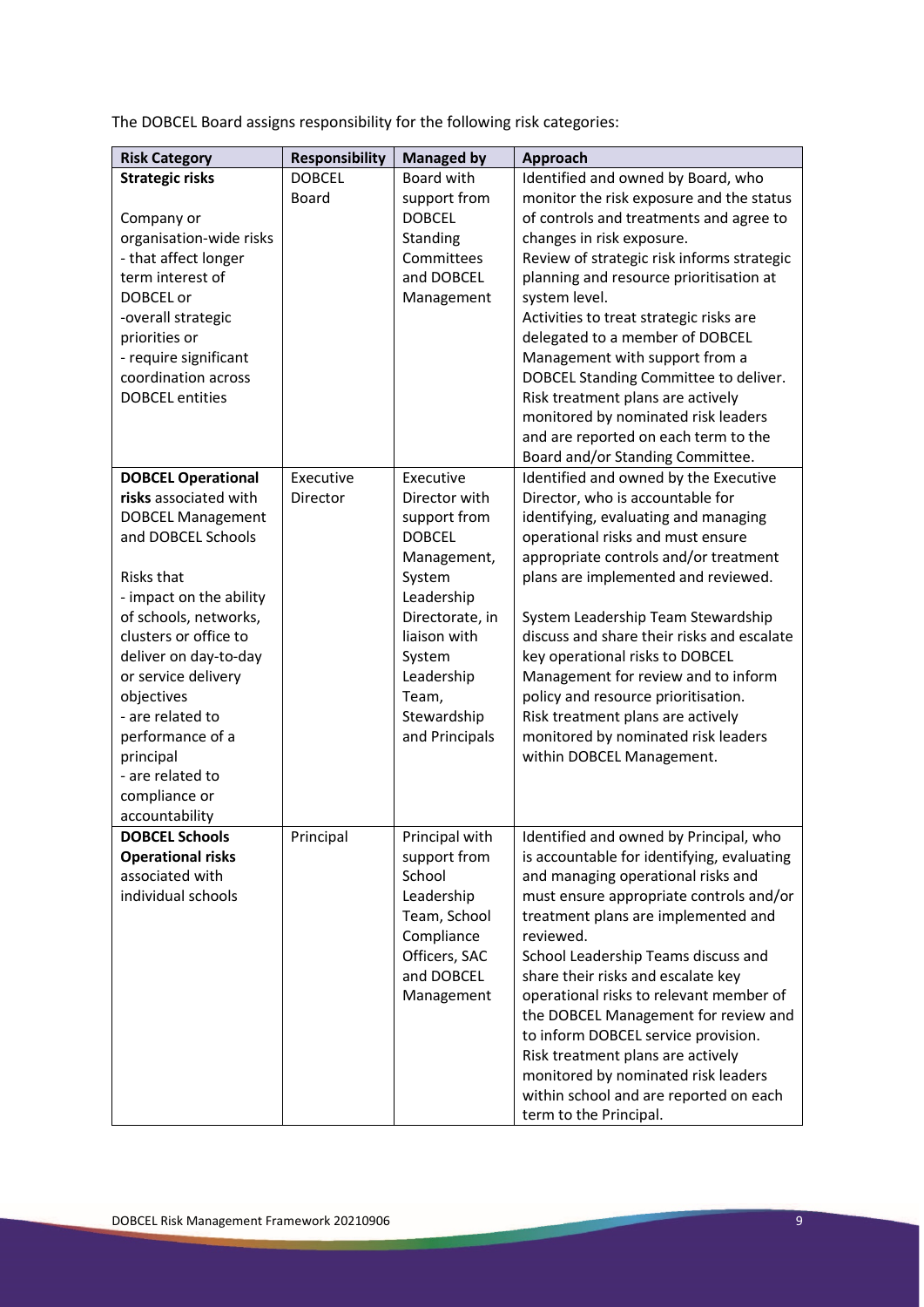| <b>Risk Category</b>       | <b>Responsibility</b> | <b>Managed by</b> | <b>Approach</b>                            |
|----------------------------|-----------------------|-------------------|--------------------------------------------|
| <b>Project and program</b> | Project and           | Project and       | Project and program managers               |
| risks that impact on       | program               | program           | implement appropriate risk                 |
| achievement of             | managers              | managers          | management processes to ensure the         |
| individual project         |                       | within the        | effective and efficient delivery of the    |
|                            |                       | project           | project and prioritisation of project      |
|                            |                       | management        | resources.                                 |
|                            |                       | process           | While identifying project risks, they also |
|                            |                       |                   | understand and manage the risks            |
|                            |                       |                   | necessary to achieve project objectives.   |
|                            |                       |                   | Review of the risks to a project should    |
|                            |                       |                   | be a standard agenda item for regular      |
|                            |                       |                   | project team meetings, to ensure that      |
|                            |                       |                   | decisions made are informed by the risks   |
|                            |                       |                   | to the objectives.                         |

# **3. Policies and Procedures**

The DOBCEL Board have developed policies and procedures to ensure that there is a line of sight to the Board with regard to all matters concerning risk and to assist in minimising risk across the many areas of DOBCEL Management and DOBCEL School operations. The DOBCEL Board endorses polices for ratification by the Bishop/Member of DOBCEL. DOBCEL Management and DOBCEL Schools must implement DOBCEL Policies and Procedures as applicable to their activities.

# **4. Training and Continuous Improvement**

It is a requirement under the OHS Act 2004 to provide information, education and training to staff in the workplace on the identified hazards and risks. There are a number of ways of delivering this information including training sessions, briefings and signage. DOBCEL Management and each DOBCEL School is responsible for:

- identifying, reporting and responding to actual and potential hazards
- implementing a risk management program that involves regular workplace safety briefings, audits, inspections and an analysis of identified hazards and incident reports as well as Safe Operating Procedures (SOP)
- consulting with Health and Safety Representatives, School Leaders, DOBCEL Management and others to identity potential hazards, assess the risks and implement risk control measures
- providing SOPs and installing safety switches, safety equipment and signage to inform staff on reducing the risk of an injury or damage/loss to asset/property/work environment.

On-line training is required to be completed by all DOBCEL staff, this includes the *(Non-Government Schools) Protecting Children - Mandatory Reporting and other Obligation*s and this training is currently completed online using the *ELMO Software Ltd* platform and is managed by the DOBCEL People and Development Team for all DOBCEL employees. The Mandatory Reporting online training program is undertaken during Term 1 each year and on commencement of employment.

DOBCEL Management provides an online Catholic Education Ballarat Learning Manager. Refer to Appendix 4.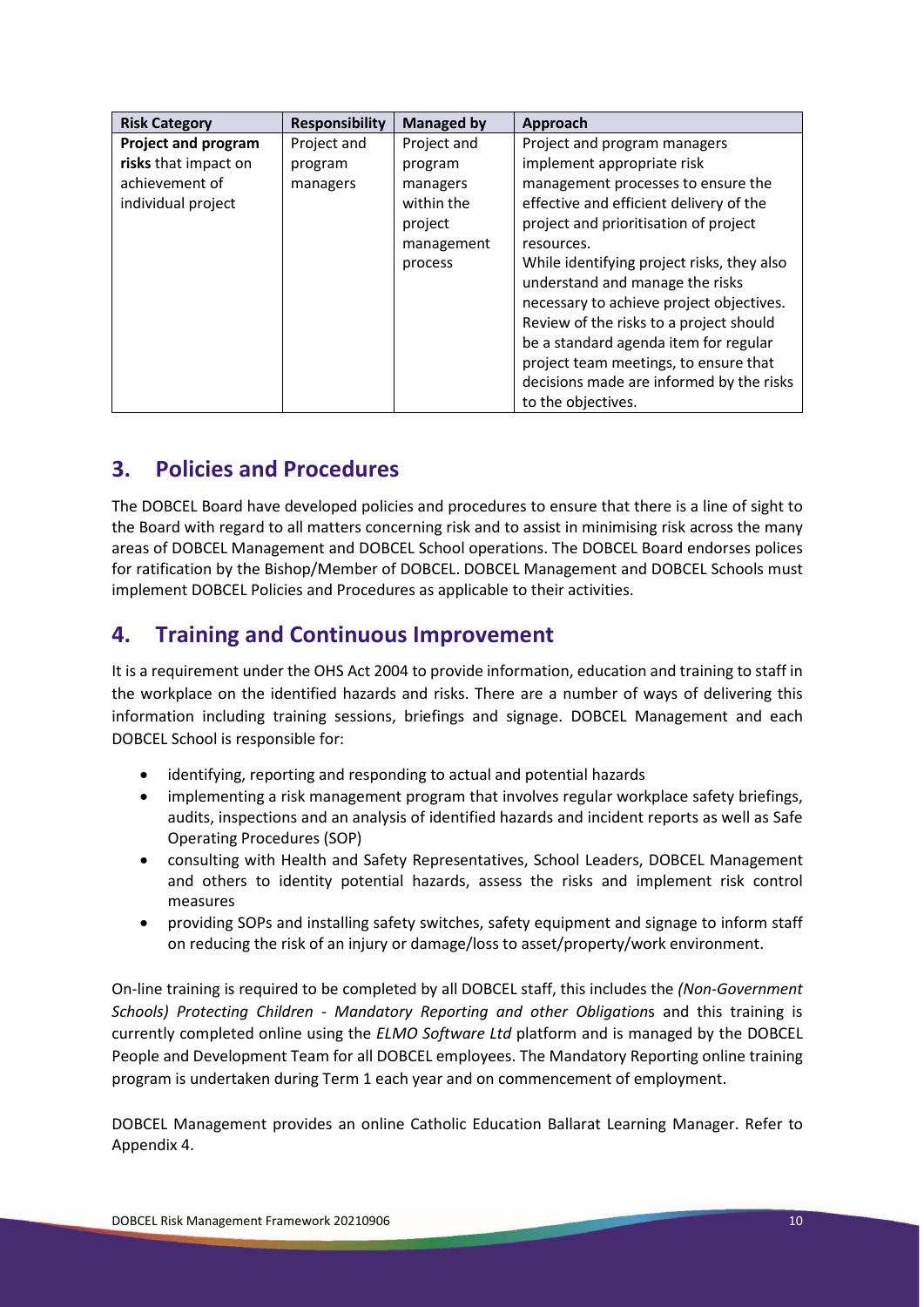# **5. Risk Management Procedures and Processes**

DOBCEL Board aims to deliver a simple and effective seven step risk management process as outlined in the ISO31000 (2018):

- 5.1 Establishing the context
- 5.2 Identify the risk
- 5.3 Analyse the risk
- 5.4 Evaluate the risk
- 5.5 Treat the risk
- 5.6 Monitor, review and report the risk
- 5.7 Communication and consultation



#### **5.1 Establishing the context**

This activity consists in defining the scope of the risk management process, defining DOBCEL Board's objectives, and establishing the risk evaluation criteria. The context comprises both external elements (regulatory environment, market conditions, school and parent expectations) and internal elements (DOBCEL's governance, culture, standards and rules, capabilities, existing contracts, employee expectations, information systems, etc).

#### Risk Management and the School Environment

Risk management at all times must take into account and be consistent with the requirements of the Ministerial Order No 870, which specifies the requirements for schools regarding the Child Safe Standards. It has also defined what constitutes the school environment, a definition which applies throughout these procedures.

The **school environment** means any physical or virtual place made available or authorised by the DOBCEL Board for use by a child or school staff during or outside school hours, including:

- a campus of a school
- online school environments (including email and intranet systems)
- other locations provided by the school for the child's use (including, without limitation, church, locations used for school camps, sporting events, excursions, competitions and other events)
- home offices of school staff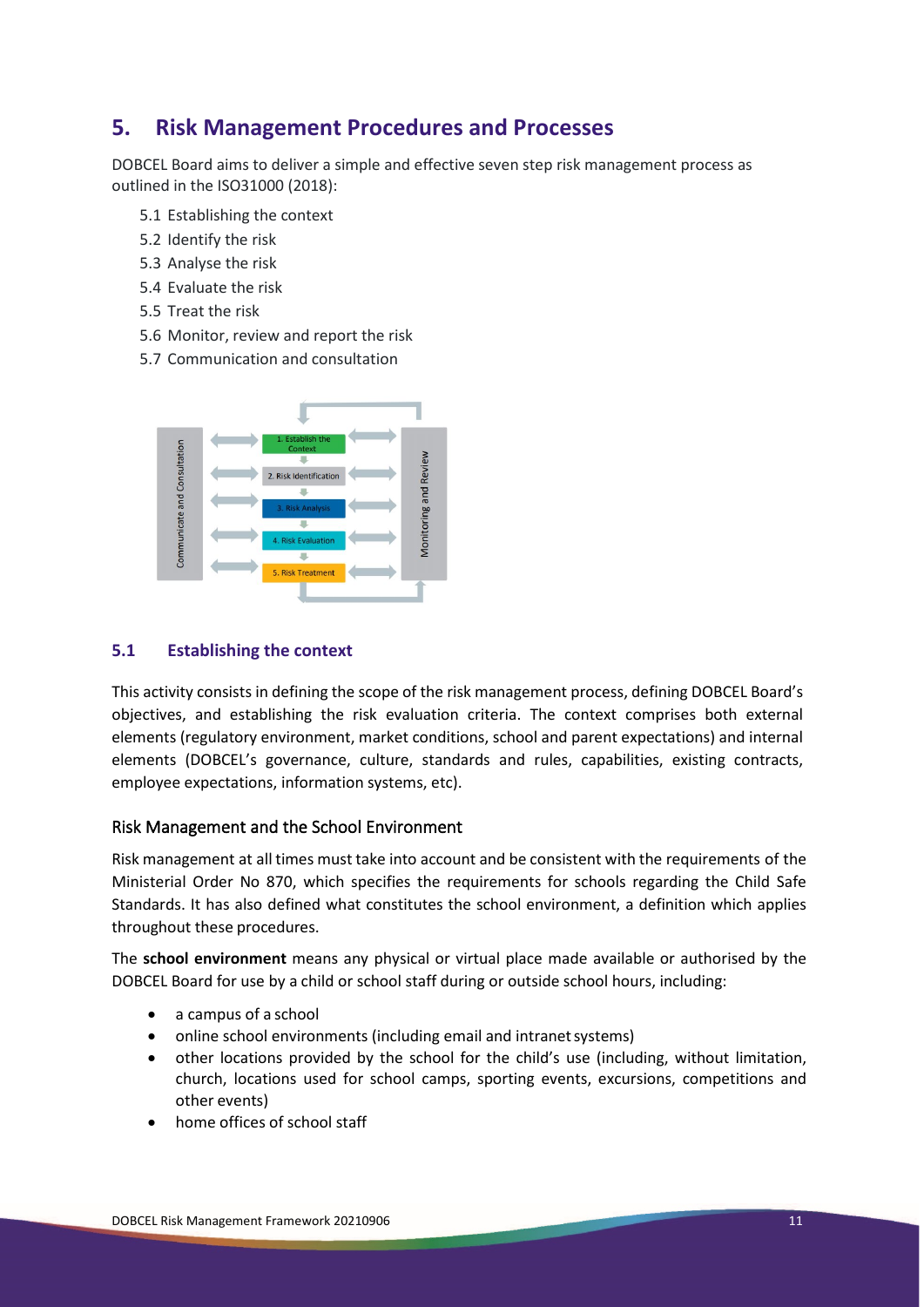In addition, the school environment includes arrangements with other Australian or overseas schools, such as engagement in cultural visits through sister-school arrangements or exchange programs. This may involve visiting students at the school or the school's students going to another school. Schools need to ensure that effective risk management controls are consistent with the Child Safe Standards. This also applies to schools that have fee paying international students noting that this may extend to their living arrangements.

Each school is supported in considering its own context and the processes already in place to manage risk, with due consideration to:

- commitment to ensuring that processes are formalised according to DOBCEL policy, communicated and adequately resourced. This is not simply a compliance process but rather an important strategy in supporting school improvement and effective stewardship
- professional learning and training is undertaken to ensure that risk management is understood and permeates all levels of governance as well as the school community
- identification of a risk management leader or compliance officer
- development or refinement of a risk management policy, procedures and practices that include:
	- o identification of key stakeholders and responsibilities
	- o processes for identifying risks and treatment(controls)
	- o risk level matrix
	- $\circ$  process for monitoring and review
	- o processes for consultation, communication and reporting

The school will also consider what *critical success factors* (CSFs) are required for the school context, such as:

- embedding a risk-aware culture throughout the school
- acknowledging that factors will arise that threaten an event ordecision
- providing training to staff and as part of induction processes
- communicating policy and procedures to the whole community
- engaging all staff and students on risk and risk treatment/controls
- ensuring that adequate records are kept and regular reviews are conducted in the management of the risk register and itsimplementation
- allocating time for the risk management leader to monitor and review the framework
- informing DOBCEL in relation to the implementation of the framework
- escalating risks that cannot be managed effectively at the school level to the relevant member of DOBCEL Management

#### **5.2 Identify the Risk**

This step requires identifying what could prevent the DOBCEL Board from achieving its objectives. In developing the DOBCEL Risk Register, DOBCEL Board has identified certain risks that all schools are exposed to and which Principals must manage. The SIMON Risk Register, a platform in use at all DOBCEL Schools, enables schools to update their school Risk Register with risks that are specific to their context and environment.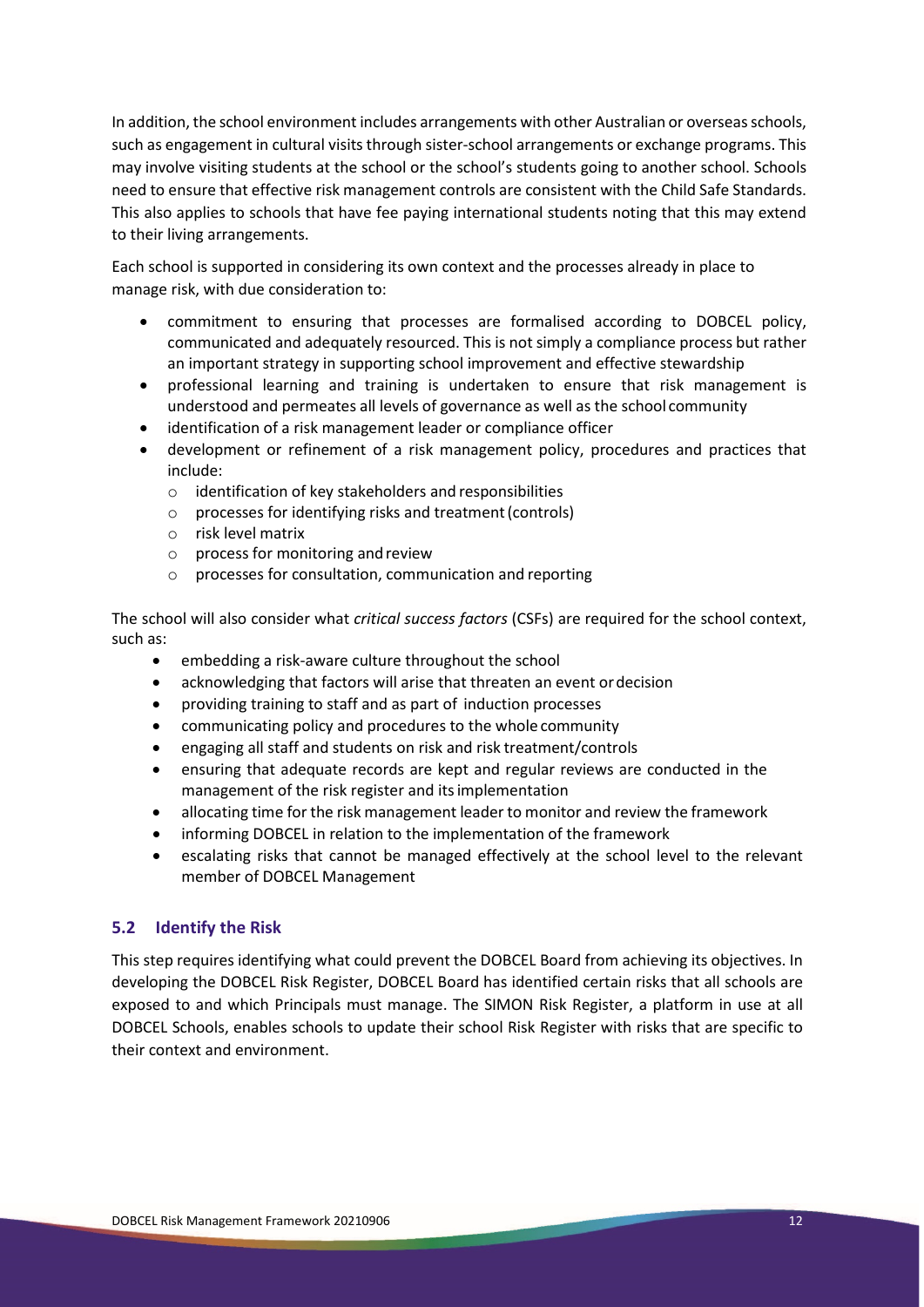#### **Types of Risks**

The DOBCEL Board has categorised risks into the following types:

- Child Safety: Risks relating to the wellbeing and safety of all children and young people. These risks must be at the forefront of all we do and every decision we make
- Financial: Risks relating to the management of DOBCEL and DOBCEL Schools' finances and finance processes (payments, budgeting, fraud, reporting, etc.)
- Health & Safety: Risks relating to the management of the physical work environment and its impact on staff/visitor health (injuries, illness, accidents, emergency plans, etc.)
- People & Capability: Risks relating to availability of adequately skilled staff as well as the actions/inactions of staff and the management of HR processes
- Information Technology: Risks relating to the systems, software, processes and information/data required by, produced or relied upon by DOBCEL Board and Management and DOBCEL Schools in the execution of their activities
- Legal & Regulatory: Risks relating to performance/non-performance and changes to the legislative and regulatory environment within which DOBCEL Board and Management and DOBCEL Schools operate
- Operational: Risks relating to the disruption of work processes and service delivery of the DOBCEL Board and Management and DOBCEL Schools
- Strategic: Risks relating to the overall strategic direction and governance of the DOBCEL Board and Management and DOBCEL Schools, taking account of external factors in the macro-environment (includes: governance, changes in organisational focus, reputational market and demographic changes)
- Student Outcomes: Risks relating to educational outcomes for students

#### **5.3 Analyse the risk**

This step involves understanding the sources and causes of the identified risks; determining the likelihood and consequence of the risk eventuating given the existing controls, to identify the level of residual risk.

#### **Assessing the Risk**

Each risk needs to be assigned a '*Risk Rating*' that represents the degree of risk. The rating is determined by using the risk assessment model below.

#### **Risk Assessment Model**

The following model is used to identify the '*Inherent*' risk rating and '*Residual'* Risk Rating for each risk. This is essential to demonstrate how the risk control measures will reduce the level of risk.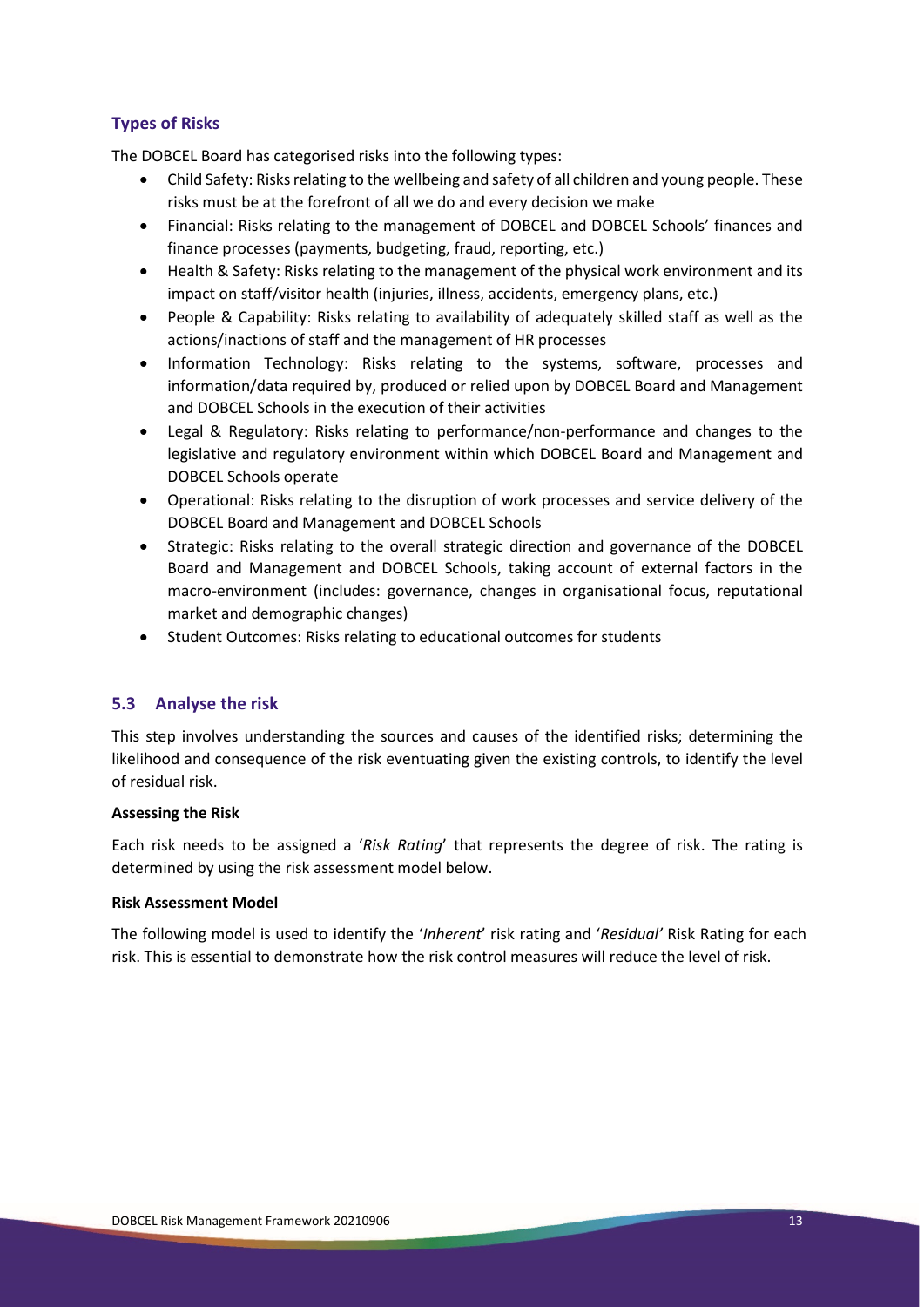| Level         | <b>Descriptor</b> | Example                                                                                    |
|---------------|-------------------|--------------------------------------------------------------------------------------------|
| 5             | Almost<br>certain | Expected to occur, multiple times in a year, greater than 95% chance                       |
| 4             | Likely            | Probably will occur (no surprise) at least once in the next year, 66 – 95%<br>chance       |
| 3             | Possible          | May occur at some time, once in the next 3 years, between $26 - 65\%$ chance               |
| $\mathcal{P}$ | Unlikely          | Would be surprising if it occurred, once in the next 5 years, between $5 - 25\%$<br>chance |
|               | Rare              | May never occur, once in the next 10 years, less than 5% chance                            |

#### **Determine Likelihood – what is the possibility that an injury will occur?**

### **Determine Consequence – what will be the most likely extent of the risk be?**

| Level | <b>Descriptor</b> | <b>DOBCEL Consequence Rating</b>                                                                                          |
|-------|-------------------|---------------------------------------------------------------------------------------------------------------------------|
| 1     | Minimal           |                                                                                                                           |
| 2     | Minor             |                                                                                                                           |
| 3     | Moderate          | DOBCEL has established the consequence rating for each DOBCEL risk<br>category. Refer to Appendix 5 - Consequence Ratings |
| 4     | Major             |                                                                                                                           |
|       | Severe            |                                                                                                                           |

### **Use the Risk Matrix to determine the Risk Rating**

|                    | <b>Consequences</b> |       |          |       |        |
|--------------------|---------------------|-------|----------|-------|--------|
| <b>Likelihood</b>  | Minimal             | Minor | Moderate | Major | Severe |
|                    |                     | 2     | 3        | 4     | 5      |
| 5 (almost certain) | $M$                 | н     | н        | E     | E      |
| 4 (likely)         |                     | M     | н        | н     | E      |
| 3 (possible)       |                     |       | M        | н     | н      |
| 2 (unlikely)       | N                   |       |          | M     | н      |
| $1$ (rare)         | N                   | N     |          |       | M      |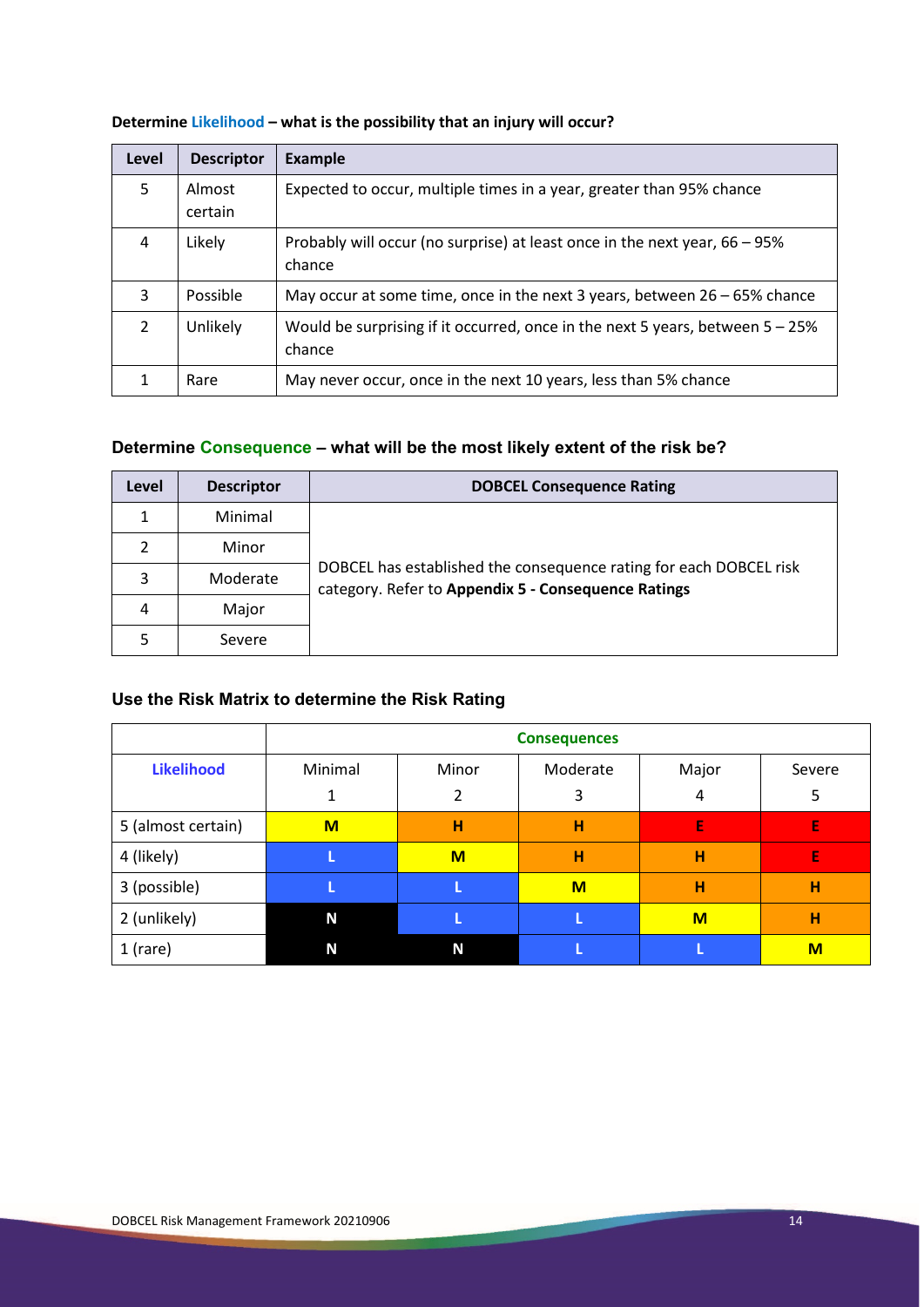Considerations in assessing the likelihood and consequence (impact) include:

- competence, experience and qualifications of staff leading an activity orproject
- levels of supervision required
- modes of transport
- environmental factors
- duration or frequency of exposure to hazard such as sun exposure
- individual and student cohort factors
- safety, wellbeing and student outcomes
- professional learning required
- communication of policies
- 'hot spots' and 'hottimes'
- Control effectiveness rating (see below table).

Below is the control effectiveness table:

| <b>CONTROL EFFECTIVENESS RATING</b> | <b>CRITERIA</b>                                                        |  |  |
|-------------------------------------|------------------------------------------------------------------------|--|--|
|                                     | Risk is being managed effectively, controls are well                   |  |  |
|                                     | designed and address root cause                                        |  |  |
| <b>Fully effective</b>              | Only requires monitoring and review of existing<br>$\bullet$           |  |  |
|                                     | controls                                                               |  |  |
|                                     | Controls are effective and reliable at all times<br>$\bullet$          |  |  |
|                                     | Most risk controls are designed correctly and are<br>$\bullet$         |  |  |
|                                     | effective                                                              |  |  |
| <b>Substantially effective</b>      | Some existing risk controls require more work to<br>$\bullet$          |  |  |
|                                     | improve operating effectiveness                                        |  |  |
|                                     | There are some concerns about the effectiveness and<br>$\bullet$       |  |  |
|                                     | reliability of some controls                                           |  |  |
|                                     | Risk controls are designed correctly in that they address<br>$\bullet$ |  |  |
|                                     | root cause, but are not very effective                                 |  |  |
|                                     | Some controls are not well designed, do not treat root                 |  |  |
| <b>Partially effective</b>          | cause or there is too great a reliance on reactive                     |  |  |
|                                     | controls                                                               |  |  |
|                                     | Not enough of the controls are effective or reliable<br>$\bullet$      |  |  |
|                                     | Insufficient risk controls<br>$\bullet$                                |  |  |
|                                     | Risk controls, if they exist, are reactive<br>$\bullet$                |  |  |
|                                     | Risk controls do not treat the root cause or do not                    |  |  |
| Largely ineffective                 | operate effectively                                                    |  |  |
|                                     | Controls require significant improvement or<br>$\bullet$               |  |  |
|                                     | replacement                                                            |  |  |
|                                     | No reliable risk controls are in place or available<br>$\bullet$       |  |  |
| None or totally ineffective         | There is no confidence in the risk controls                            |  |  |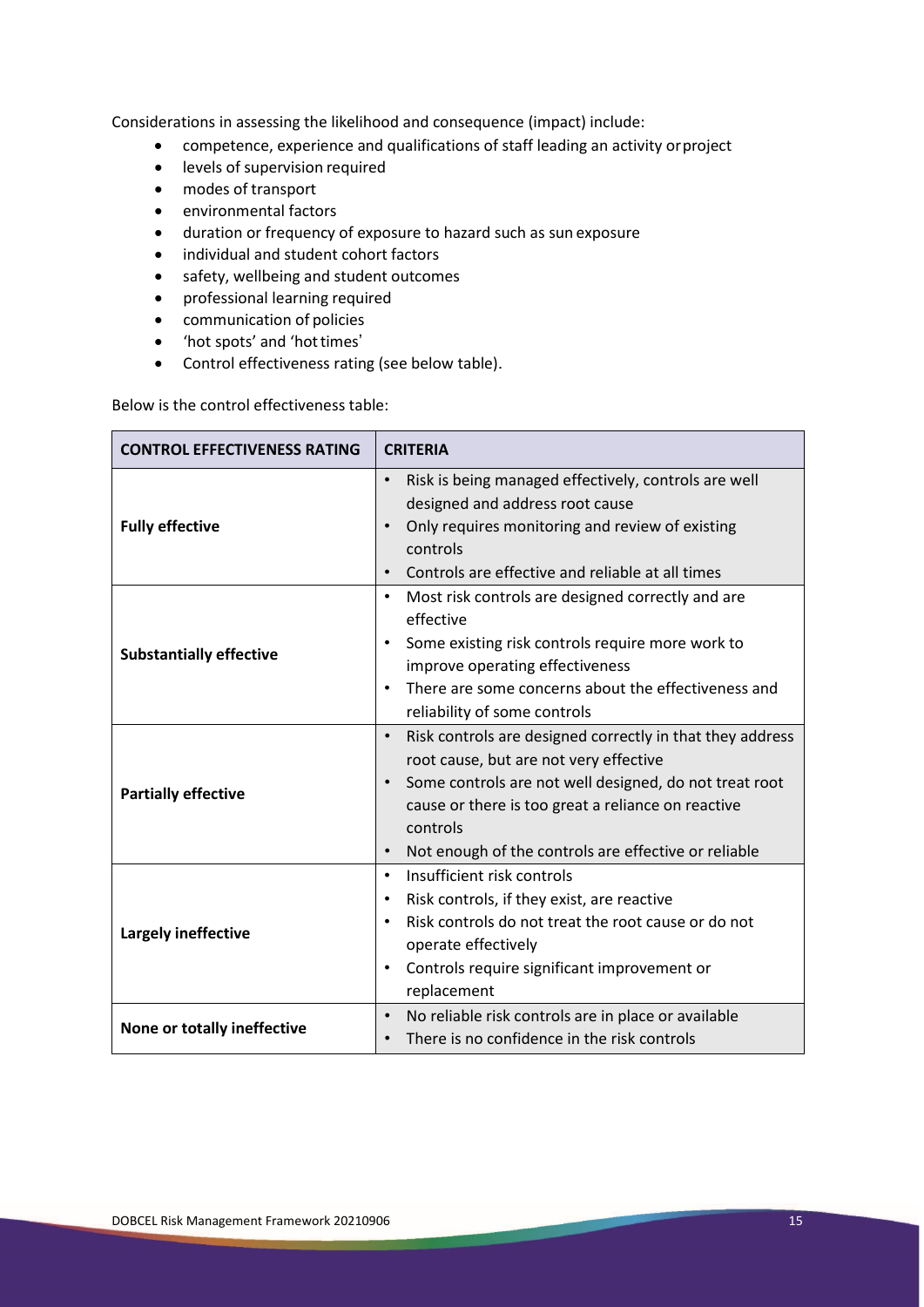#### **5.4 Evaluate the risk (Impact)**

This step is achieved by comparing risk analysis results with risk criteria to determine whether the residual risk is tolerable. Priorities for action will be determined through a process of consultation with the school community and/or staff, and will include consideration of all information available.

The Risk Priority Table below provides examples of actions and timeframe. For risks with a low or negligible risk rating, taking into consideration controls already in place, no immediate further treatments may be required. However, they should be monitored.

| <b>Level of Risk</b> | <b>Response to Risk</b>                                                                                                                                                                                                                                                                                                                                                                  |
|----------------------|------------------------------------------------------------------------------------------------------------------------------------------------------------------------------------------------------------------------------------------------------------------------------------------------------------------------------------------------------------------------------------------|
| <b>Extreme</b>       | Unacceptable level of risk exposure that requires urgent and immediate<br>corrective action by the Principal, Executive Director and escalation to the<br>ARFSC Standing Committee and DOBCEL Board.                                                                                                                                                                                     |
| <b>High</b>          | Action required to mitigate/reduce/control the risk urgently. Re-organise,<br>change location or defer activity as soon as possible, whilst introducing<br>more immediate temporary measures. Immediate temporary measures to<br>reduce the risk should be developed within a week. Escalate to the<br>Executive Director, ARFSC Standing Committee and DOBCEL Board.                    |
| <b>Medium</b>        | Acceptable level of risk exposure but requires regular and active monitoring<br>by the risk owner - Principal/School Leadership Team. Consult with staff,<br>volunteers, School Advisory Council, parents and/or students to identify<br>solutions and establish a timeline for any additional controls that may be<br>necessary. Short-term actions should be completed within 2 weeks. |
| Low                  | Acceptable level of risk. No additional controls are required but existing<br>controls should be reviewed to ensure adequacy - consult with staff,<br>volunteers and/or students to identify any further improvements. Short<br>terms actions should be completed within 28 days.                                                                                                        |
| <b>Negligible</b>    | Acceptable level of risk. No further action required. Continue to monitor<br>to ensure the risk remains negligible.                                                                                                                                                                                                                                                                      |

#### **5.5 Treat the Risk**

This step involves changing the magnitude and likelihood of consequences, both positive and negative, to achieve a net increase in benefit. The assessed risk level determines the degree of the treatments to minimise the potential risks including the regularity of the monitoring and review. In applying risk treatments (controls), the following should be considered:

- remove remove hazard
- replace replace with a lesser risk
- isolate create a barrier to access
- redesign consider an alternative way of doing the activity or process
- policy and procedure review policy or procedures to address or mitigate the risk
- professional learning prioritise long and short-term requirements
- protective gear or equipment provide as necessary
- additional supervision or resources
- abandon/suspend activity risk unacceptable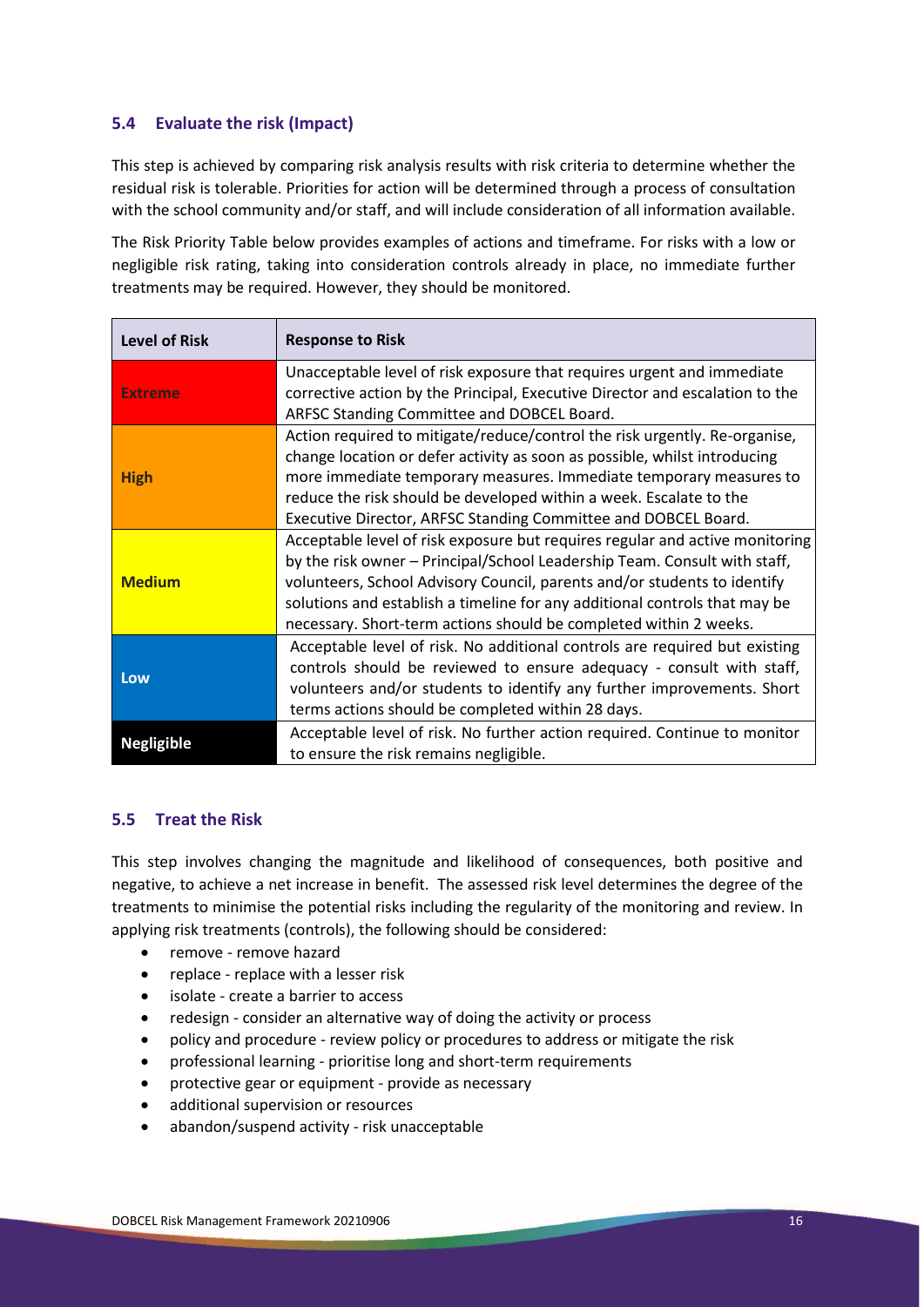#### **Developing Risk Treatment Plans**

A separate risk treatment plan will be developed for risks that have been identified as having a medium-high number of controls. Schools must conduct a risk assessment and develop a risk treatment plan for major projects, activities and events such as:

- camps and excursions
- fetes
- working bees
- building and renovation projects
- major purchases of capital

A risk treatment plan provides details to address the operational measures to minimise or eliminate risk for a specific activity and can be incorporated into school planning sheetsfor activitiessuch as a school camp. This assists in communication with all staff involved in the activity and outlines any required controls, actions and responsibilities that will be important to ensure a safe environment. The risk management assessment for the activity is usually entered on the risk register as part of the process. It includes sectionsfor:

- risk owner
- description of risk
- controls and actions to mitigate risk
- resources required
- responsibilities and task owner
- monitoring and reporting

#### **5.6 Monitor, Review and Report the Risk**

This task consists in measuring risk management performance against indicators, which are periodically reviewed for appropriateness. It involves checking for deviations from the risk management plan, checking whether the risk management framework, policy and plan are still appropriate given DOBCEL's external and internal context, reporting on risk, progress with the risk management plan and how well the risk management policy is being followed, and reviewing the effectiveness of the risk management framework.

Risk assessments will be reviewed when:

- an incident occurs or there is evidence that the risk assessment is no longer valid
- there are significant changes to workplace activities, services and goods supplied

To give assurance at all governing levels that risks are being managed, the Executive Director will provide the following DOBCEL Management and School reportsto the DOBCEL Board, DOBCEL Audit, Risk & Finance Committee (ARFSC) and DOBCEL Management:

- Hazard and Incident Reports (trends / root cause analysis)
- Risk Register Status (highlight any movements in risk ratings from previous report)
- Executive Director Risk Management Report: Emerging risks/regulatory matters/changes in legislative or compliance requirements
- Notifications to any regulators
- Summary of any findings around Internal/External audits carried out

For further detailed reporting and assurances that each level provides refer to section 2.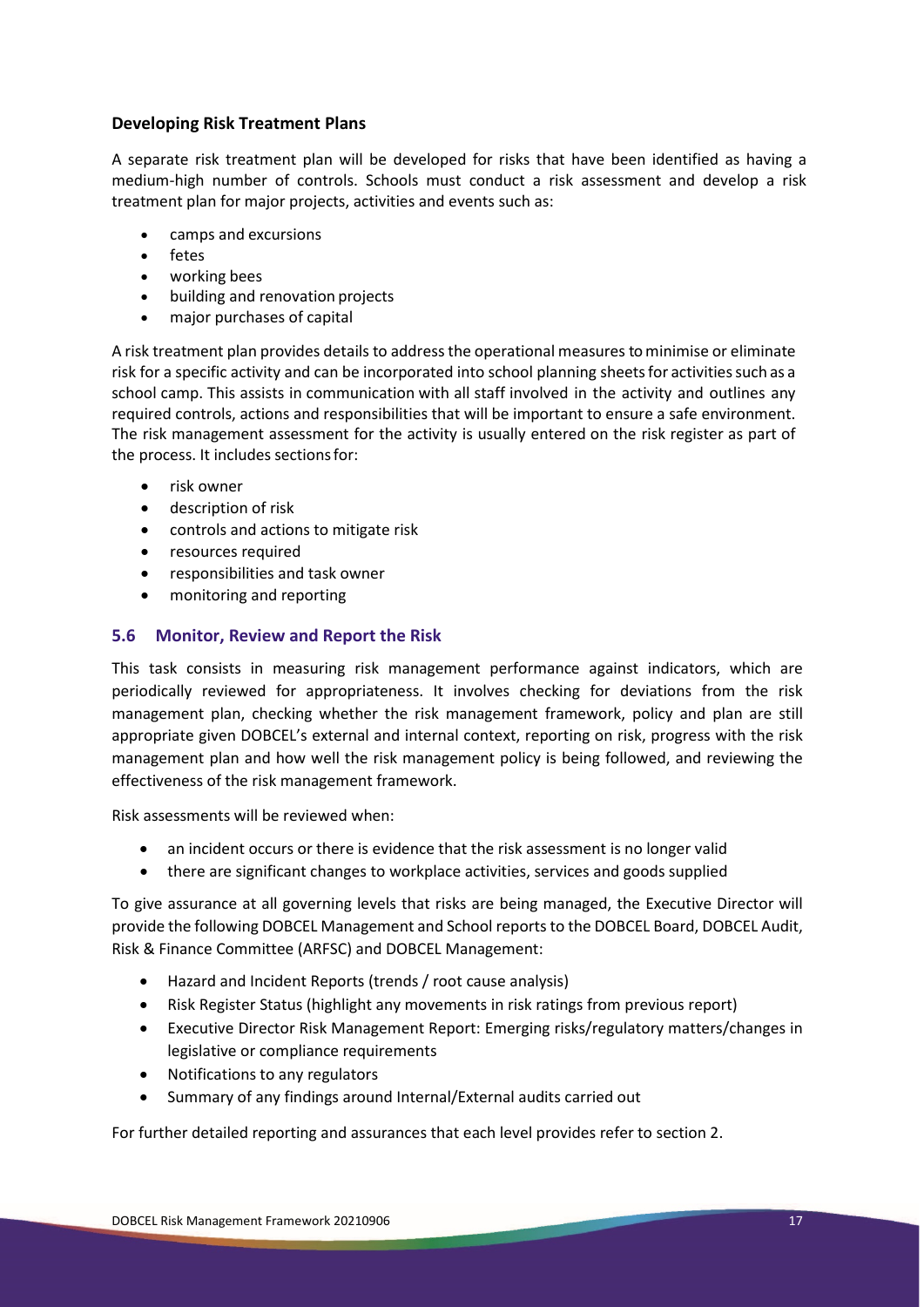The review timeline for each risk rating is indicated in the table below:

| <b>Risk Rating</b> | <b>Review Timeline</b> |
|--------------------|------------------------|
| Extreme            | Quarterly              |
| <b>High</b>        | Quarterly              |
| <b>Medium</b>      | Annual                 |
| Low                | Annual                 |
| Negligible         | <b>Biennial</b>        |

#### **5.7 Communication and Consultation**

This task helps understand the DOBCEL Board, DOBCEL Management and DOBCEL Schools' interests and concerns, to check that the risk management process is focusing on the right elements, and also helps explain the rationale for decisions and for particular risk treatment options.

# **6. Risk Appetite**

The DOBCEL Board has defined areas in which schools should have a low tolerance of risk. These areas are:

- health, safety, protection and wellbeing of staff, students and school community
- administration of finances and resources
- compliance, statutory, organisational and governance requirements.

#### *Specifically, for any risks associated to child safety (as defined in the Child Safe Standards) there is zero tolerance for any risk.*

The DOBCEL Board identifies that that there is potential for a higher appetite for risks in the areas of change and innovation such as a new learning and teaching approach or organizational structure. It identifies that not all risk management is focused on adverse risk. It also acknowledges the importance of managing positive opportunities for change, innovation and research that are known, and those that become known, through implementing a risk management framework.

# **7. Definitions**

**Child abuse** includes—

- any act committed against a child involving
	- o a sexual offence or
	- o an offence under section 49B(2) of the Crimes Act 1958(grooming)
- the infliction, on a child, of
	- o physical violence or
	- o serious emotional or psychological harm
	- o serious neglect.

**Child safety** - encompasses matters related to protecting all children from child abuse, managing the risk of child abuse, providing support for a child at risk of child abuse, and responding to incidents or allegations of child abuse (in relation to the Child Safe Standards).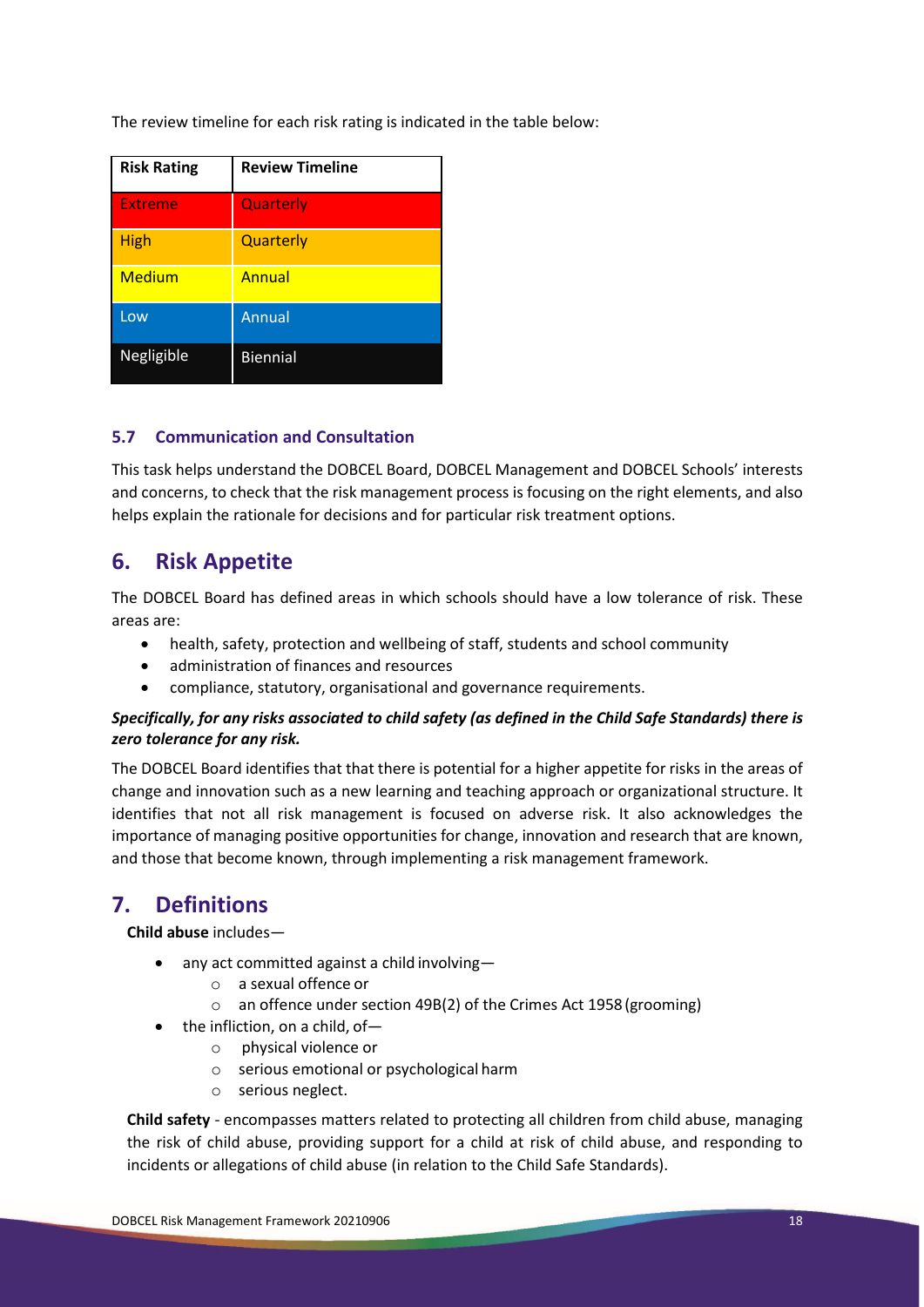**Risk** - is the possibility that an event will occur and adversely affect the achievement of objectives, whilst noting that an event may also create opportunities.

**Risk management** - a coordinated approach to identifying risks that may occur in the organisation and stewardship of education. Risk management recognizesthat there is always an element of risk in the operations related to the delivery of education and, with that, there is a governance responsibility to have policy and processes to mitigate potential risks.

**Risk management framework** - includes the risk management policy and procedures, resources and communication for managing risk within the education organisation.

**Risk appetite** - the amount and type of risk that an organisation is willing to take in order to meet their strategic objectives.

**Risk management plan** - provides a detailed plan to manage risk and is required for extreme or high level risks

**Risk owner** - person within the governance structure that is responsible for managing an identified risk

**Risk level rating** - provides an overall rating taking into account the impact (likelihood and consequence) of the risk. The ratings are extreme (E), high (H), medium (M), low (L), Negligible (N).

**Risk treatments** - measures or controls put in place to modify risk

**Risk register** - a log that lists the identified risks, risk levels, treatments, risk owner and review dates

**Stakeholders** - a person or an organization that can affect or be affected by a decision or an activity. Stakeholders also include those who have the perception that a decision or an activity can affect them.

**School environment** - includes every school related activity and extends beyond the school grounds and outside school hours. It includes any physical or virtual place made available or authorised by the DOBCEL Board and Management for use by a child, during or outside of school hours, including a campus of a school, online school environments, and other locations provided by the school for a child's use, such as those used for school camps and excursions.

**School staff** is defined as any individual working in a school environment who is directly engaged or employed by DOBCEL, a volunteer or a contracted service provider and a minister of religion.

**Task owner** - the person designated to ensure that specific actions are put in place in a risk treatment plan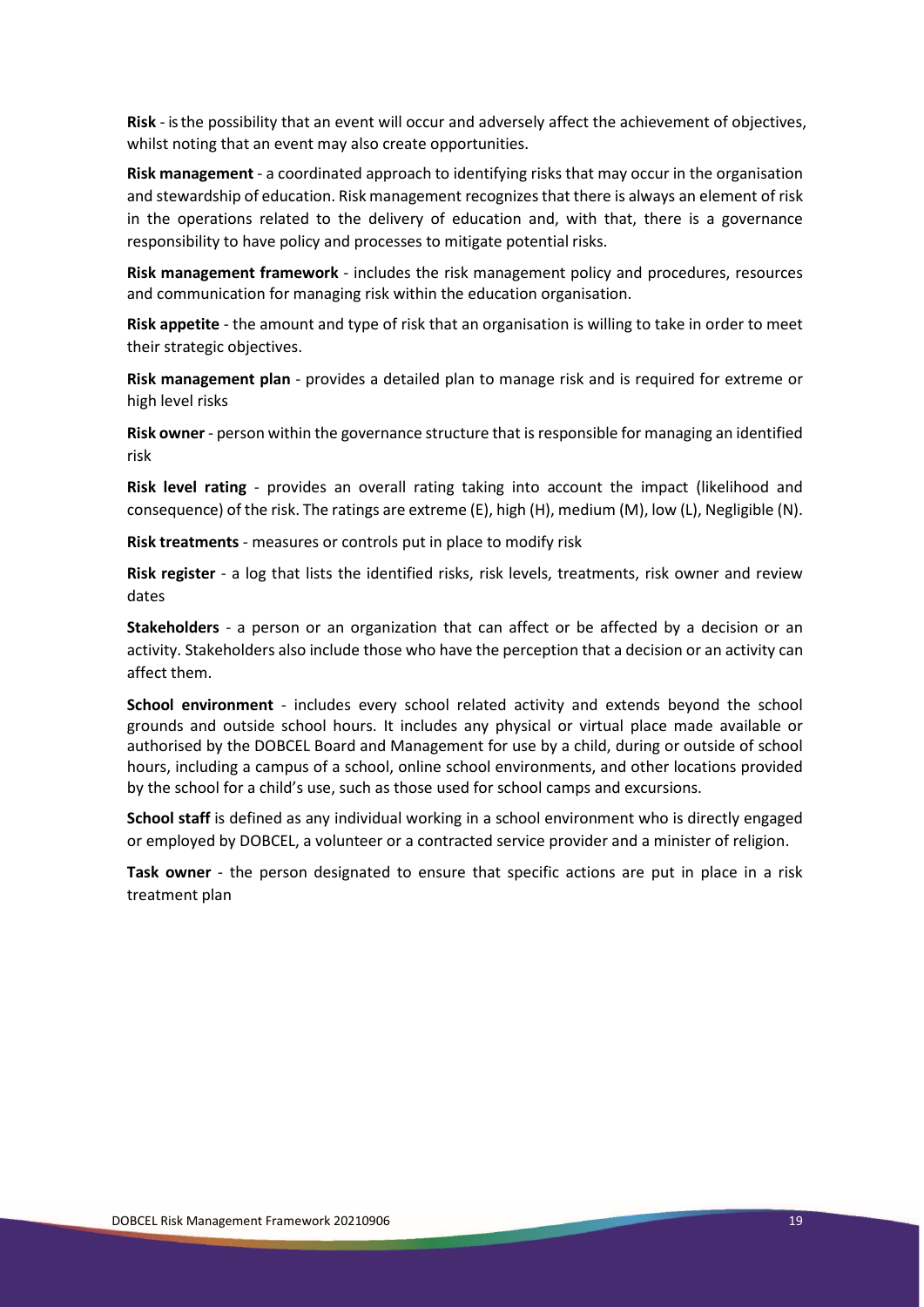# **Appendix 1 - SIMON Schools Operations and Risk Tool (eSORT)**

DOBCEL Management has developed a Schools Operations and Risk Tool (eSORT) as an electronic document and risk management system. eSORT assists by managing and storing relevant documents to meet compliance, statutory, organisational and governance requirements concerning risk. It also assists in the process of identifying potential risks.

**Compliance and statutory requirements** – relate to the legislative requirements and process that are used in monitoring and validating specific compliance in all Victorian schools. The Victorian Registrations and Qualifications Authority (VRQA) defines a series of minimum standards for registration of schools.

**Organisational and governance requirements** – include DOBCEL and school requirements that are cognisant of Catholic tradition and teaching, effective educational practice and legal requirements for a Catholic educational provider and workplace. From time-to-time, DOBCEL policy may set standards for effective practice beyond those stipulated for meeting compliance and statutory obligations.

Evidence pertaining to these elements of regulatory control is mostly in the form of documented policies, statements, declarations, certificates, procedures, rules, registers, plans, or program descriptions. These compliance areas also become a basis for risk management. Each component of operational management can relate to inherent risks (negative and positive) associated with managing and implementing the requirements.

DOBCEL employees maintain the **resource library** on a regular basis. The information on eSORT is intended to provide Minimum Standards and general risk management advice to DOBCEL Schools. With changes to regulatory or legislative requirements, the updating of documents will occur only following endorsement by DOBCEL Management. The library menus all focus on resources that relate to Policy, Procedures, and Practices (PPPs). eSORT is a place where resources can be listed and grouped in a central place and in a consistent way. There are remote resources and local resources displayed with a common grouping model. DOBCEL Schools must use the eSORT module within SIMON to house and manage school documents related to governance and compliance.

**Notifications** are a vehicle for DOBCEL Management to notify schools of key information related to operations, compliance and risk.

Key points:

- Created in eSORT CEB admin
- Various types of notification can include:
	- o general information on an update or change to a policy or other types of news and updates
	- o responding to a checklist of questions which will assist in a policy review
	- o responding in the form of policy evidence
	- o assisting schools in archiving policy documents
	- o producing reports for schools (i.e. VRQA)
- eSORT users receive an email and an alert will appear in SIMON when a notification has been sent

The notifications area consists to three main tabs and are similar to a mail client for emails. The 'Inbox' tab is where unread, or incomplete notifications appear, those that have been read and/or completed move to the 'Archive' tab and finally those notifications that required responses and submission and have been completed, will be listed in the 'Reports' tab.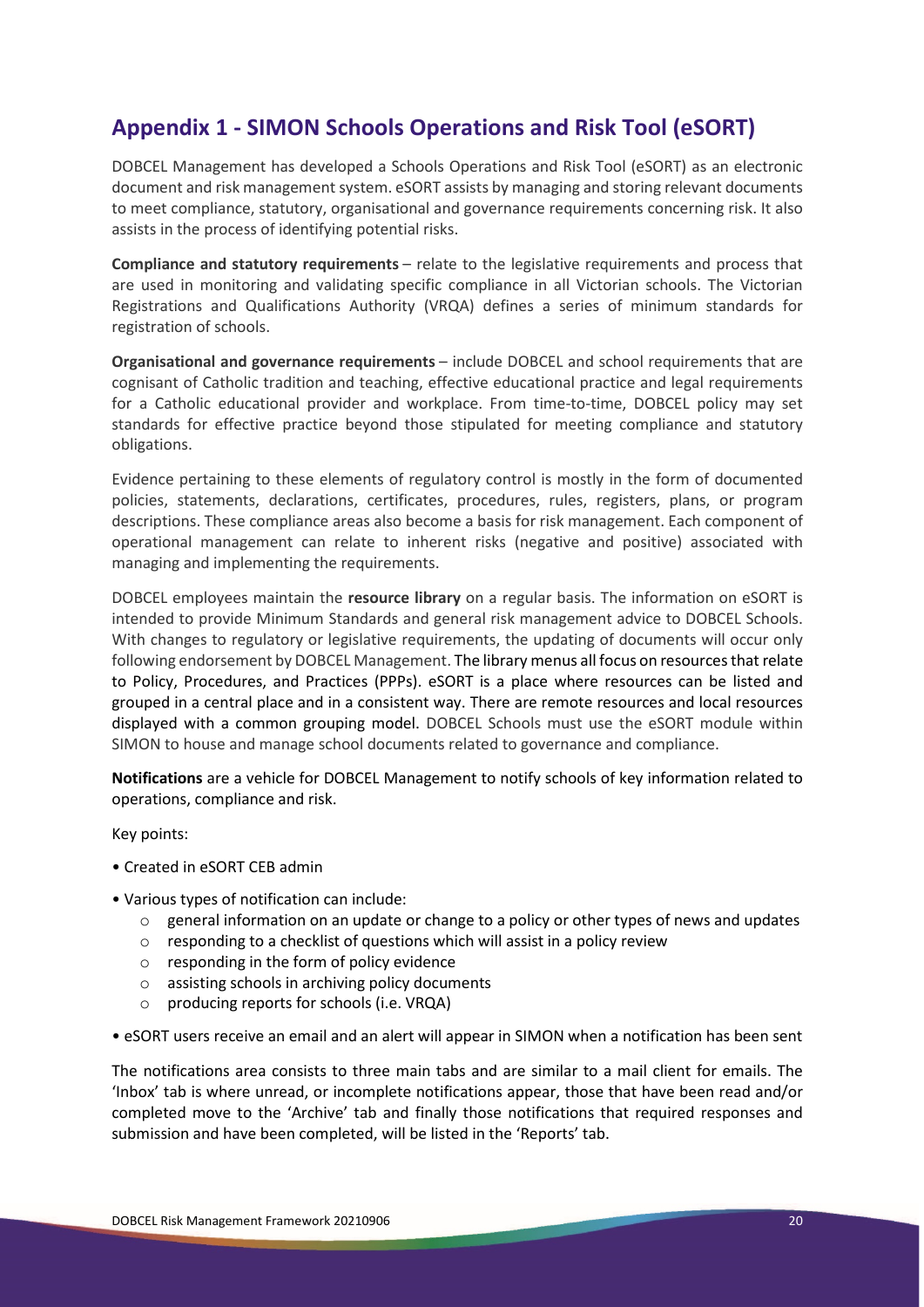# **Appendix 2 - SIMON Risk Register**

All DOBCEL Schools use the online SIMON Risk Register, a tool for identifying, analysing, evaluating and treating risk. The following diagram (Diagram 2) illustrates the risk cycle. To take reasonable precaution and to avoid foreseeable risks, risk analysis takes into account legislation, organisational and governance requirements and duty of care.

### **Diagram 2**



The SIMON Risk Register provides an overall assessment of risks as well as measures to minimise or eliminate risks. It records the following details:

- activity and risk description
- pre-mitigation assessment the current risk status including current controls, consequence, likelihood, and current risk level rating
- a post-mitigation assessment (to be developed) - new controls that have been put in place and the new risk level rating (which would usually be lower than the premitigation assessment)
- accountabilities indicating the risk owner and task owner
- monitoring and communication strategies
- review date

SIMON is used by all schools which enhances its credentials as a 'one stop shop' for schools and allows the production of consolidated data reports.

The SIMON Risk Register has undergone the following phases of development:

- Phase 1: Establishment of Basic Risk Register (completed)
- Phase 2: Transition of existing DOBCEL Risk Register into the new SIMON Risk Register (completed)
- Phase 3: Identification and creation of mandatory school risks: to be pre-loaded into school register prior to release (completed)
- Phase 4: Provision of consolidated reporting on all risk registers (in progress)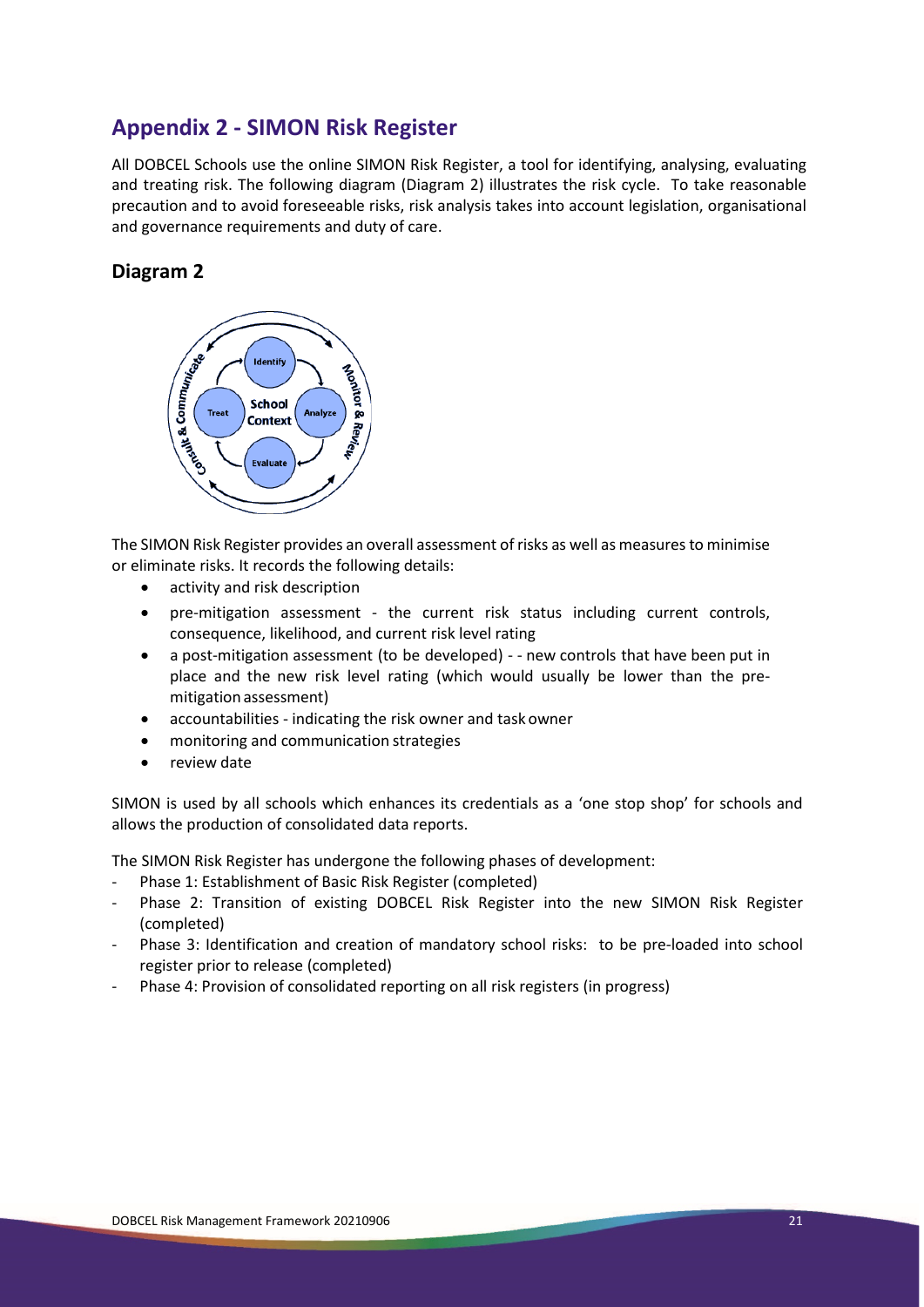## **Appendix 3 - SIMON Hazard and Incident and Notification Tool (HINT)**

When an incident occurs in the workplace that causes, or has the potential to cause, injury, ill health, damage or other loss, DOBCEL Management needs a way to collect and record information about the incident. DOBCEL Management have developed an online Hazard and Incident Notification Tool (HINT) accessible through SIMON. HINT can be used to record critical information including what happened, when it happened, who was involved and the extent of injury or damage.

SIMON HINT has undergone the following phases of development:

Stage 1: Incident/hazard report - nature of report and details of reporting person

Stage 2: Investigation (to be completed only if injury is classified as 'serious' and 'work/school related')

Stage 3: Corrective actions to be taken to reduce risk of recurrence (to be completed by the school principal / DOBCEL manager or their nominee)

Stage 4: Review of actions (to be completed by OHS Coordinator or Properties and Facilities Officer)

The HINT tool will be used to provide data that can inform future training in identified areas for improvement, benchmarking risks and informing the Risk Register.

#### **Definition and categorisations of an incident**

Below are definitions to be used as guidance for users entering data into the system:

- Hazard: a source of potential harm to health and safety
- Near miss: an incident which does not cause injury or damage but had the potential to do so
- Incident: any unplanned event resulting in, or having a potential for injury, ill health, damage or other loss (ISO 45001:2018)

This system will provide to school leadership and DOBCEL Board and Standing Committees as required detailed and summary reports of all hazards and incidents that are recorded...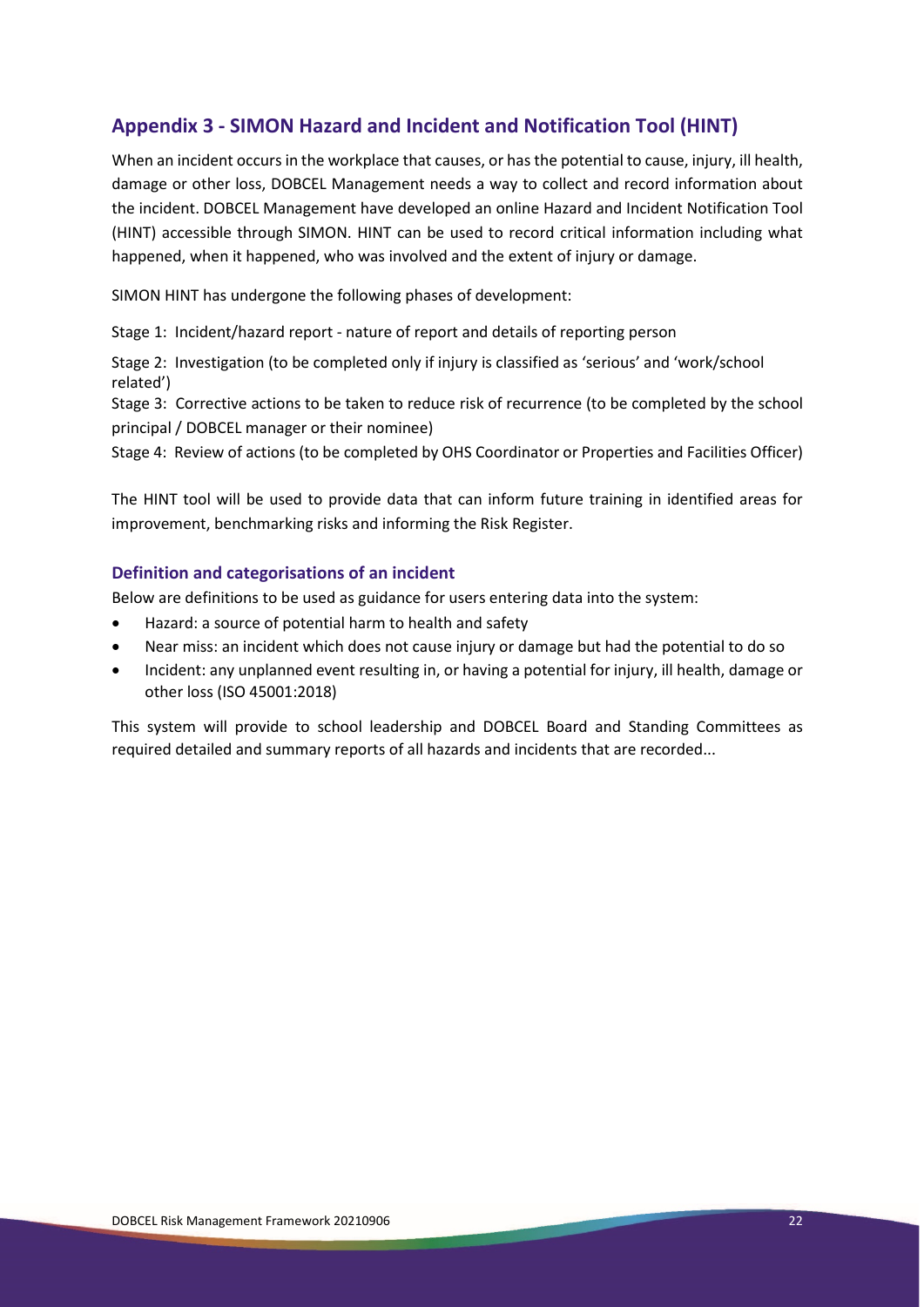### **Appendix 4 – Catholic Education Ballarat Learning Manager**

The Learning Manager provides all DOBCEL staff with web-based learning so that they can be trained no matter where they are located. This extensive range of courses is aimed to up-skill employees, help them understand their obligations and help minimise risk to comply with the requirements of various Acts and Codes of Practice relevant to the education sector.

The Learning Manager modules are accessible to all staff through the menu bar on SIMON by selecting CEB Resource Links. For new staff requiring enrolment school administration staff need to contact the DOBCEL Compliance & Risk Advisor who will perform this task. All staff employed before April 2020 have already been pre-enrolled into each of the following 13 courses:

- Work Health Safety & Education
- Sexual Harassment
- Harassment and Bullying
- Anti-discrimination
- Information Security
- Safeguarding Essentials
- Driver Safety Awareness
- Ergonomics & Manual Handling
- Privacy
- Due Diligence for Officers
- Camps and Excursions
- Preparing for fire and other emergencies
- Essentials of Whistleblowing
- Modern Anti-slavery

On successful completion of a course staff will be provided with a certificate. A copy of the certificate is to be given to the relevant administration person at each school to maintain records and to monitor who has completed each course.

At present the Catholic Education Ballarat Learning Manager is managed by Business Services – Planning, Facilities and Risk Team (DOBCEL Compliance & Risk Advisor is the Administrator). Schools can choose to manage the process themselves administer specific courses to their staff.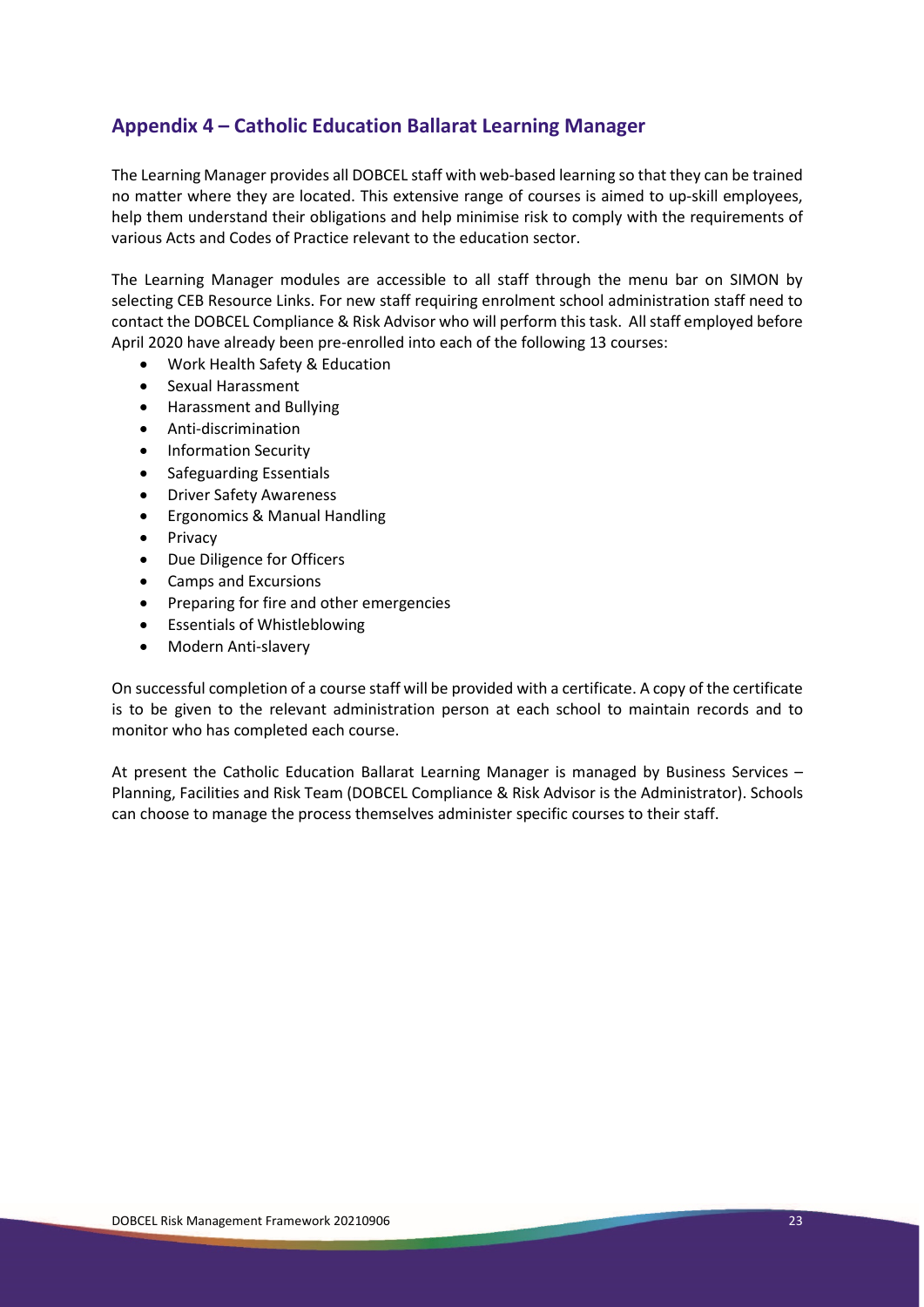# **Appendix 5 – DOBCEL School Consequence Ratings**

| <b>DOBCEL School Consequence Ratings</b> |                                                                                                                                                                                                                                                                                                                                                                   |                                                                                                                                                                                                                                                                                     |                                                                                                                                                                                                                                                                                                    |                                                                                                                                                                         |                                                                                                                    |  |  |
|------------------------------------------|-------------------------------------------------------------------------------------------------------------------------------------------------------------------------------------------------------------------------------------------------------------------------------------------------------------------------------------------------------------------|-------------------------------------------------------------------------------------------------------------------------------------------------------------------------------------------------------------------------------------------------------------------------------------|----------------------------------------------------------------------------------------------------------------------------------------------------------------------------------------------------------------------------------------------------------------------------------------------------|-------------------------------------------------------------------------------------------------------------------------------------------------------------------------|--------------------------------------------------------------------------------------------------------------------|--|--|
| Category                                 | Levels                                                                                                                                                                                                                                                                                                                                                            |                                                                                                                                                                                                                                                                                     |                                                                                                                                                                                                                                                                                                    |                                                                                                                                                                         |                                                                                                                    |  |  |
|                                          | Severe (5)                                                                                                                                                                                                                                                                                                                                                        | Major (4)                                                                                                                                                                                                                                                                           | Moderate (3)                                                                                                                                                                                                                                                                                       | Minor (2)                                                                                                                                                               | Minimal (1)                                                                                                        |  |  |
| Child Safety                             | • Major non-<br>compliance with<br>Ministerial Order 870<br>resulting in suspension<br>of registration from<br>regulatory authority.<br>• Failure to protect<br>children and young<br>people resulting in<br>criminal convictions,<br>civil action and/or<br>removal of registration<br>of school.<br>• Significant legal /<br>reputational /<br>financial impact | • Ongoing non-<br>compliance<br>Ministerial Order 870<br>resulting in warning<br>from regulatory<br>authority.<br>• Substantiated<br>findings of Reportable<br>Conduct and/or<br>serious misconduct<br>against a staff<br>member(s)<br>• Legal / reputational /<br>financial impact | • Failure to act<br>following a notification<br>of non-compliance with<br>Ministerial Order 870.<br>• Substantiated findings<br>of Reportable Conduct<br>and/or misconduct<br>against a staff<br>member(s).<br>• Minor or no<br>regulatory or legal<br>sanctions, minor or no<br>financial impact. | • Notification of non-<br>compliance with<br>Ministerial Order 870.<br>• Allegation of<br>Reportable Conduct<br>or misconduct against<br>an individual staff<br>member. | • Allegation of<br>noncompliance with<br>Ministerial Order 870.<br>• Internally identified<br>minor non-conpliance |  |  |
| Financial                                | • Loss of key assets<br>• >15 % deviation<br>from budget<br>• High value fraud<br>committed<br>• Significant legal /<br>reputational /<br>financial impact                                                                                                                                                                                                        | • Loss of significant<br>assets<br>• 6% - 15% deviation<br>from budget<br>• External audit<br>qualification on<br>accounts<br>• High end fraud<br>committed<br>• Legal / reputational /<br>financial impact                                                                         | • Loss of minor<br>assets<br>• 2% - 5% deviation<br>from budget<br>• External audit<br>management letter<br>adverse comments<br>• Minor or no<br>regulatory or legal<br>sanctions, minor or<br>no financial impact                                                                                 | • Loss of<br>'consumable' assets,<br>• < 2% deviation<br>from budget<br>• Low value fraud<br>committed                                                                  | • Small loss that can<br>be absorbed                                                                               |  |  |
| Health and<br>Safety                     | • Fatality or<br>permanent disability<br>• Stress / trauma<br>event requiring<br>extensive clinical<br>support for multiple<br>individuals<br>• Significant legal /<br>reputational /<br>financial impact                                                                                                                                                         | • Injury / ill health<br>requiring inpatient<br>hospital admission<br>• Stress / trauma<br>event requiring<br>ongoing clinical<br>support<br>$\bullet$ Legal /<br>reputational /<br>financial impact                                                                                | Injury / ill health<br>requiring external<br>medical attention<br>• Stress / trauma<br>event requiring<br>professional support<br>• Minor or no<br>regulatory or legal<br>sanctions, minor or<br>no financial impact                                                                               | • Injury / ill health<br>requiring one visit to<br>doctor<br>• Peer support for<br>stress / trauma<br>event                                                             | • Minor injury<br>requiring first aid or<br>peer support for<br>stress / trauma<br>event                           |  |  |
| Information<br>Technology                | • Normal school<br>operations cease<br>• Significant legal /<br>reputational /<br>financial impact                                                                                                                                                                                                                                                                | • Whole of school<br>operations disrupted<br>• Assistance sought<br>from CEB<br>• School not able to<br>use digital platforms<br>$\bullet$ Legal /<br>reputational /<br>financial impact                                                                                            | • Key school<br>operations<br>temporarily<br>disrupted<br>• School leadership<br>team meets to return<br>school to normal<br>operations<br>• Minor or no<br>regulatory or legal<br>sanctions, minor or<br>no financial impact                                                                      | Some school<br>operations disrupted<br>• Minor workarounds<br>return school to<br>normal operations                                                                     | • School operations<br>continue with slight<br>interruptions to<br>normal activities.                              |  |  |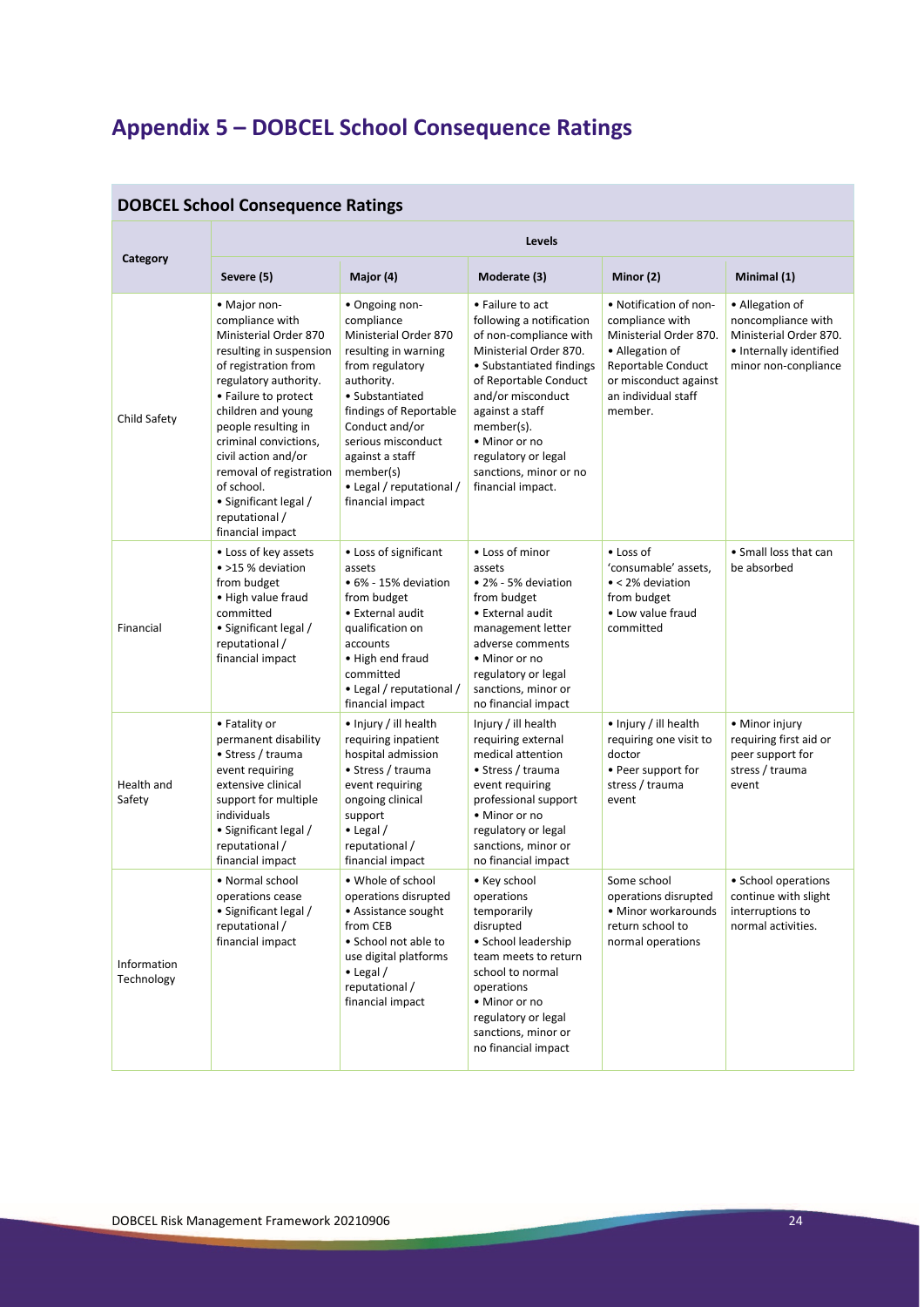# **DOBCEL School Consequence Ratings**

| Category               | Levels                                                                                                                                                                                                                              |                                                                                                                                                                                                                                                                                                                                                                                                                                                                                                   |                                                                                                                                                                                                                                                                                                                                                                                                                                                                                                                                    |                                                                                                                                                                                                                                                                                                                                                                                                             |                                                                                                                                                                                                                                                                                                    |  |  |
|------------------------|-------------------------------------------------------------------------------------------------------------------------------------------------------------------------------------------------------------------------------------|---------------------------------------------------------------------------------------------------------------------------------------------------------------------------------------------------------------------------------------------------------------------------------------------------------------------------------------------------------------------------------------------------------------------------------------------------------------------------------------------------|------------------------------------------------------------------------------------------------------------------------------------------------------------------------------------------------------------------------------------------------------------------------------------------------------------------------------------------------------------------------------------------------------------------------------------------------------------------------------------------------------------------------------------|-------------------------------------------------------------------------------------------------------------------------------------------------------------------------------------------------------------------------------------------------------------------------------------------------------------------------------------------------------------------------------------------------------------|----------------------------------------------------------------------------------------------------------------------------------------------------------------------------------------------------------------------------------------------------------------------------------------------------|--|--|
|                        | Severe (5)                                                                                                                                                                                                                          | Major (4)                                                                                                                                                                                                                                                                                                                                                                                                                                                                                         | Moderate (3)                                                                                                                                                                                                                                                                                                                                                                                                                                                                                                                       | Minor (2)                                                                                                                                                                                                                                                                                                                                                                                                   | Minimal (1)                                                                                                                                                                                                                                                                                        |  |  |
| Legal &<br>Regulatory  | • Multiple severe<br>non-conformance<br>resulting in loss of<br>key license or<br>accreditation<br>• Significant legal /<br>reputational / financial<br>impact                                                                      | • Major enforceable<br>undertaking resulting<br>in suspensions or<br>conditional licences.<br>$\bullet$ Legal /<br>reputational /<br>financial impact                                                                                                                                                                                                                                                                                                                                             | • Moderate<br>enforceable<br>undertaking resulting<br>in suspensions or<br>conditional licences<br>• Minor or no<br>regulatory or legal<br>sanctions, minor or no<br>financial impact                                                                                                                                                                                                                                                                                                                                              | • Minor enforceable<br>undertaking and/or<br>additional reporting<br>without sanction<br>applied                                                                                                                                                                                                                                                                                                            | • Internally<br>identified<br>minor non-<br>compliance<br>• Can be resolved<br>internally                                                                                                                                                                                                          |  |  |
| Operational            | • Unsatisfactory<br>outcome of service<br>delivery<br>• School not able to<br>function<br>• Major disruption to<br>student learning<br>• Significant legal /<br>reputational /<br>financial impact                                  | • Evidence of<br>significant variation<br>in expectations and<br>outcomes of service<br>delivery<br>• Change in<br>timelines<br>• Disruption to<br>wellbeing and work<br>processes<br>• Remote learning<br>and working<br>arrangements<br>required<br>$\bullet$ Legal /<br>reputational /<br>financial impact                                                                                                                                                                                     | • Expected processes<br>and procedures not<br>always being met<br>• Discussion with<br>contractor required<br>to resolve issues<br>• Timelines need<br>slight adjustment<br>• Disruption of<br>service having<br>moderate impact on<br>wellbeing and work<br>processes<br>• Minor or no<br>regulatory or legal<br>sanctions, minor or<br>no financial impact                                                                                                                                                                       | • Minor<br>misunderstanding of<br>expectations<br>• Some readjustment<br>of outcomes of<br>service delivery<br>• Minor wellbeing<br>issues arise and can be<br>addressed easily                                                                                                                                                                                                                             | • Minor alteration<br>of expected service<br>delivery<br>• Little or no<br>impact                                                                                                                                                                                                                  |  |  |
| People &<br>Capability | • Critical failure(s)<br>preventing core<br>operations from<br>being performed<br>• Significant legal /<br>reputational /<br>financial impact<br>· School closure due<br>to inability to fulfil<br>principal leadership<br>position | • Significant impact<br>arising from failure<br>to provide critical<br>training, resources<br>or equipment<br>impacting core<br>operations<br>• Serious<br>misconduct, wilful<br>breach of policy or<br>legislation or<br>behaviour that<br>places others at<br>serious & genuine<br>risk, industrial action<br>may be taken<br>• Student outcomes<br>affected by frequent<br>changes to principal<br>or other leadership<br>positions<br>$\bullet$ Legal /<br>reputational /<br>financial impact | Impact on operational<br>effectiveness such that<br>targets are not met<br>and/or there is<br>significant impost on<br>other people,<br>resources/systems.<br>• Repeated<br>unsatisfactory<br>performance or<br>behaviour despite prior<br>intervention, may<br>place others at risk,<br>impact on employee<br>morale or core<br>operations.<br>• Formal intervention<br>required.<br>• Leadership position<br>is managed but<br>results in some<br>changes to school<br>organisation and<br>with effect on<br>educational program | • Minor and brief<br>impact on work<br>activities arising<br>from a lack of<br>training or resources<br>required or<br>continued<br>inappropriate<br>behaviour or under<br>performance<br>• The impact can be<br>addressed at the<br>local level with<br>intervention<br>• Some disruption or<br>uncertainty<br>regarding leadership<br>position that may<br>impact on<br>community<br>confidence in school | • Minimal impact<br>on<br>some work<br>activities<br>arising from a delay<br>in training or<br>resources,<br>inappropriate<br>behaviour, or<br>under<br>performance<br>• The impact can<br>be<br>addressed through<br>routine<br>management<br>• Minor disruption<br>οf<br>leadership<br>positions |  |  |